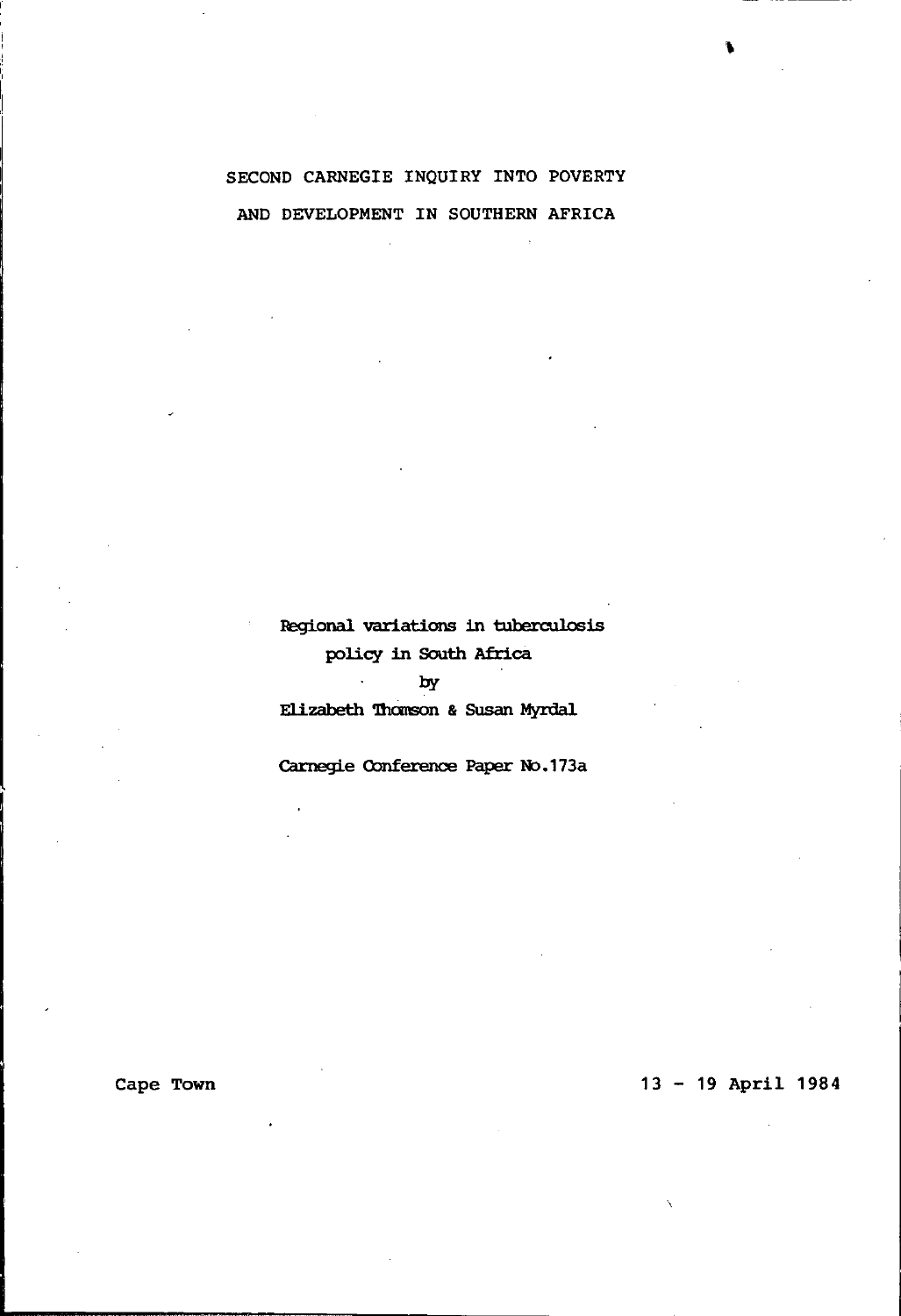This research was funded by the CSIR Programme for Human Needs, Resources<br>and the Environment.

 $\ddot{\epsilon}$ 

ISBN 0 7992 0886 8

化成分

Цý.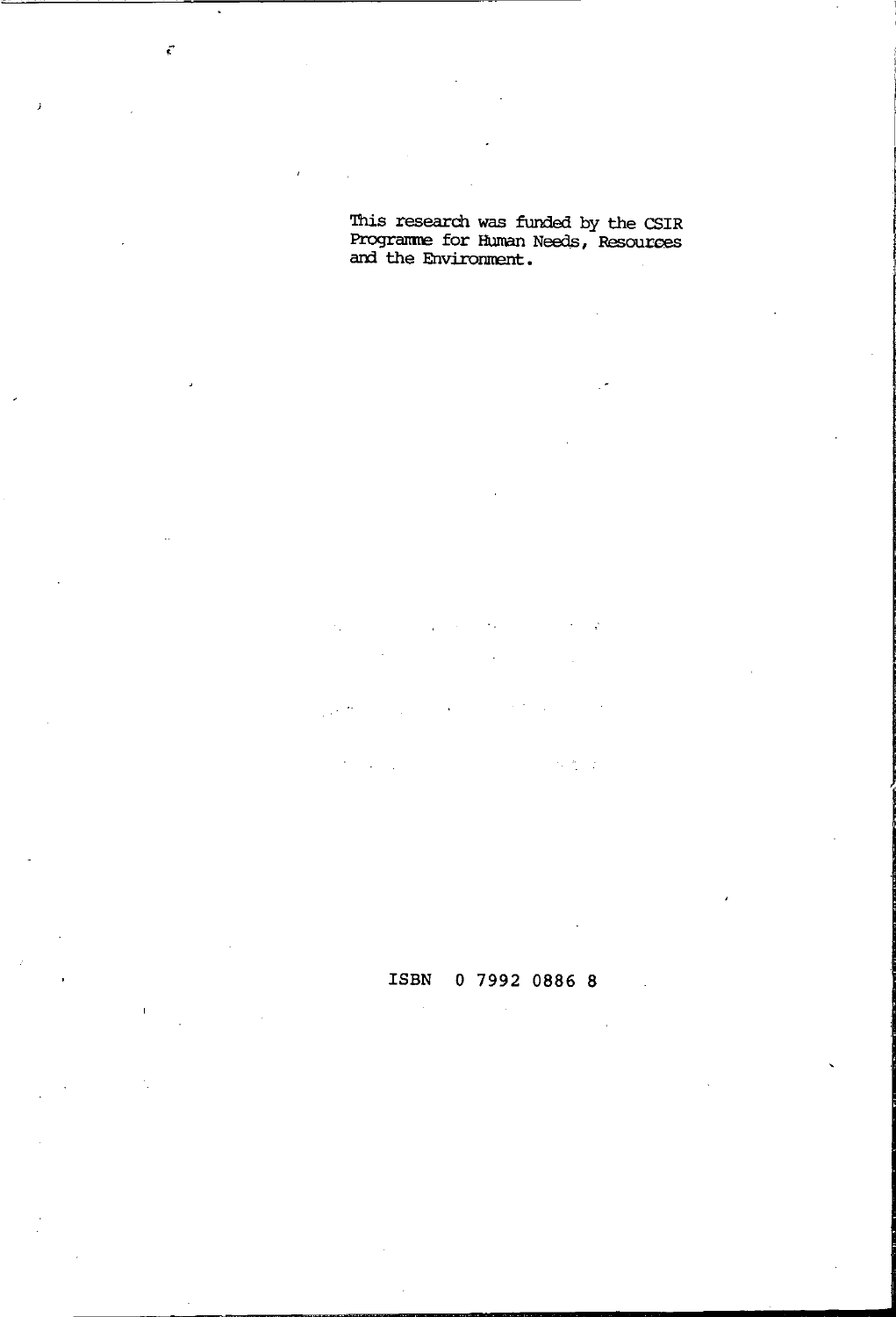This study examines national tuberculosis policy and regional variations (Cape Town, Paarl and the Ciskei), as well as problems experienced by health workers in implementing policy. South African policy is related to modern trends and recommendations drawn from the international literature. It is found that policy conforms in many respects, although tuberculosis services are not always integrated with curative services. The majority of problems in implementing policy relate to lack of funds and I medical infrastructure. The major. deviation from policy occurs in the Ciskei, where policy requires hospitalisation of as many patients as possible. It is suggested that there is a need for further evaluative researach to assess whether the tuberculosis p rogramme is helping to reduce the incidence of tuberculosis.

r-----------~~- ~---~

Ċ

**ABSTRACT**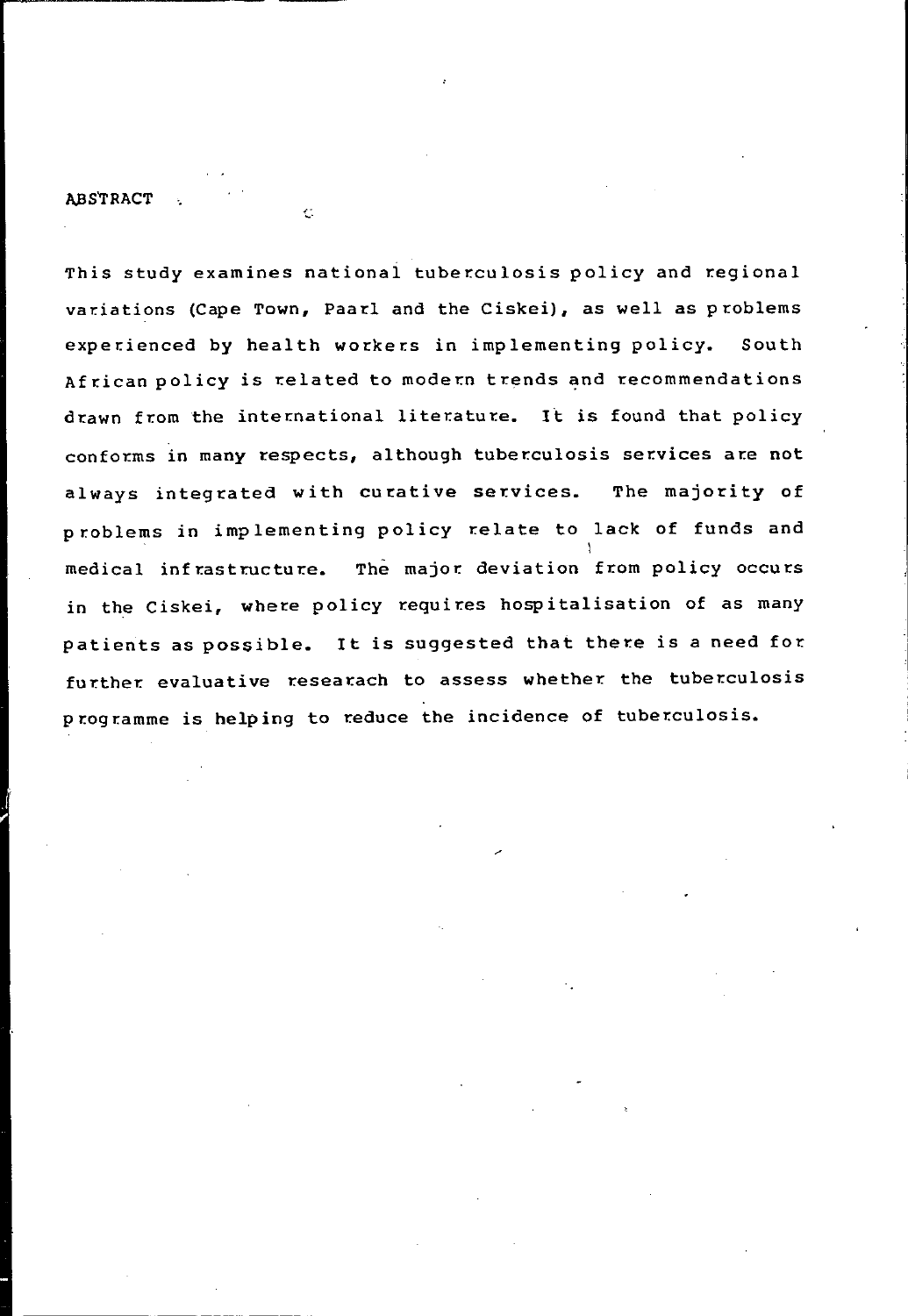# REGIONAL VARIATIONS IN TOBERCOLOSIS POLICY IN SOOTH AFRICA (. Introduction

It is generally agreed that tuberculosis (TB) is a major health problem in South Africa. In 1982 there were 61 980 cases of TB notified in South Africa, including the independent homelands (1). Table 1 shows the breakdown of these notifications by race.

. -:{ ..

However these figures only represent the 'tip of the iceberg'. Prevalence surveys (2) have shown that there are two to three times more infectious cases in South Africa than reflected by the incidence figures notified to the Department of Health. Therefore a more realistic figure would be 124 000 - 186 000 infectious cases of TB in 1982. Figure 1 shows the annual incidence of TB in South Africa from 1921-1982 (3). These figures are affected by many factors e.g. the completeness of notification, the intensity of case finding, and changes in the population being considered, such as the exclusion of the independent homelands. It is therefore difficult to comment on the trend.

The annual risk of infection, derived from the results of tuberculin testing a representative sample of unvaccinated children, is thought toprovide a more reliable estimate of the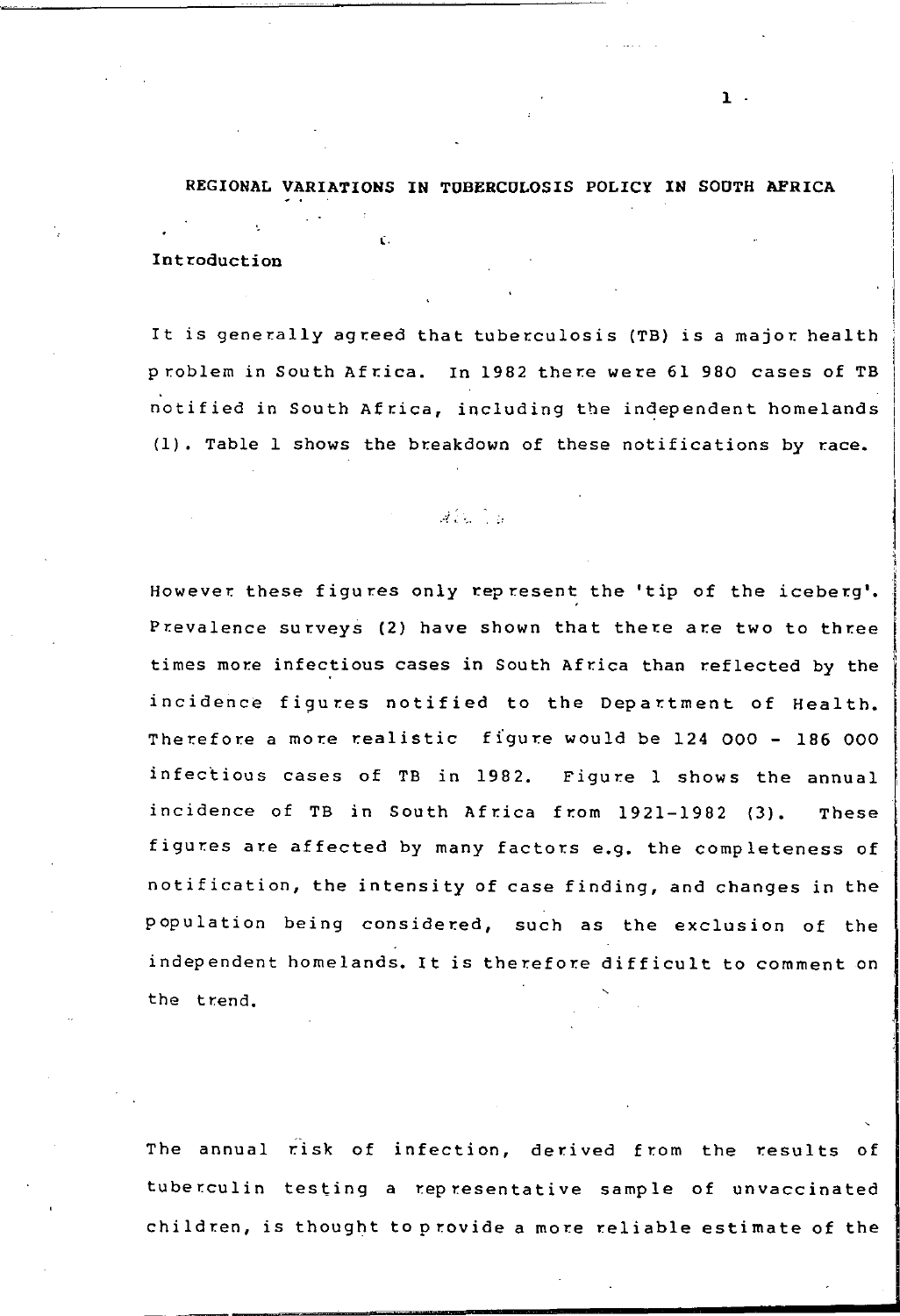epidemiological trend (4). In South Africa this has declined Over the last 20 years. Although the risk of infection has declined in all'population groups, the gap between Blacks and other population groups has widened. Twenty years ago the risk of infection for Blacks was 3,3 times greater than that for whites. Today it is 22 times greater in South Africa (excluding the independent homelands) and 50 times greater in the Transkei (3).

The starting point in attempting to control TB is obviously the formulation of a rational and easily implemented TB policy. This is not always an easy matter as pointed out by Rouillon, Executive Director., International Union Against TB (IUAT) (5): 'The present situation of tuberculosis in the world constitutes a<br>paradox: tuberculosis represents the prototype of a disease for which the natural history is known and'substantially quantified and against which an effective, simplified, standardized technology has been developed and organized into national tuberculosis programmes, and yet there is a continuing gap between expectations and achievements which is creating concern.'

This study forms the first of a 3-part series on TB policy and its implementation in three areas of South Africa: a large city (Cape Town), a country town (Paarl, and its surrounding farms), and a homeland (the Ciskei). In this study national TB policy, its regional variations, and problems experienced by health workers responsible for its implementation are examined. In the second study the implementation of TB policy at clinic and hospital level will be examined and in the third, TB patients' experience in relation to their disease will be ascertained.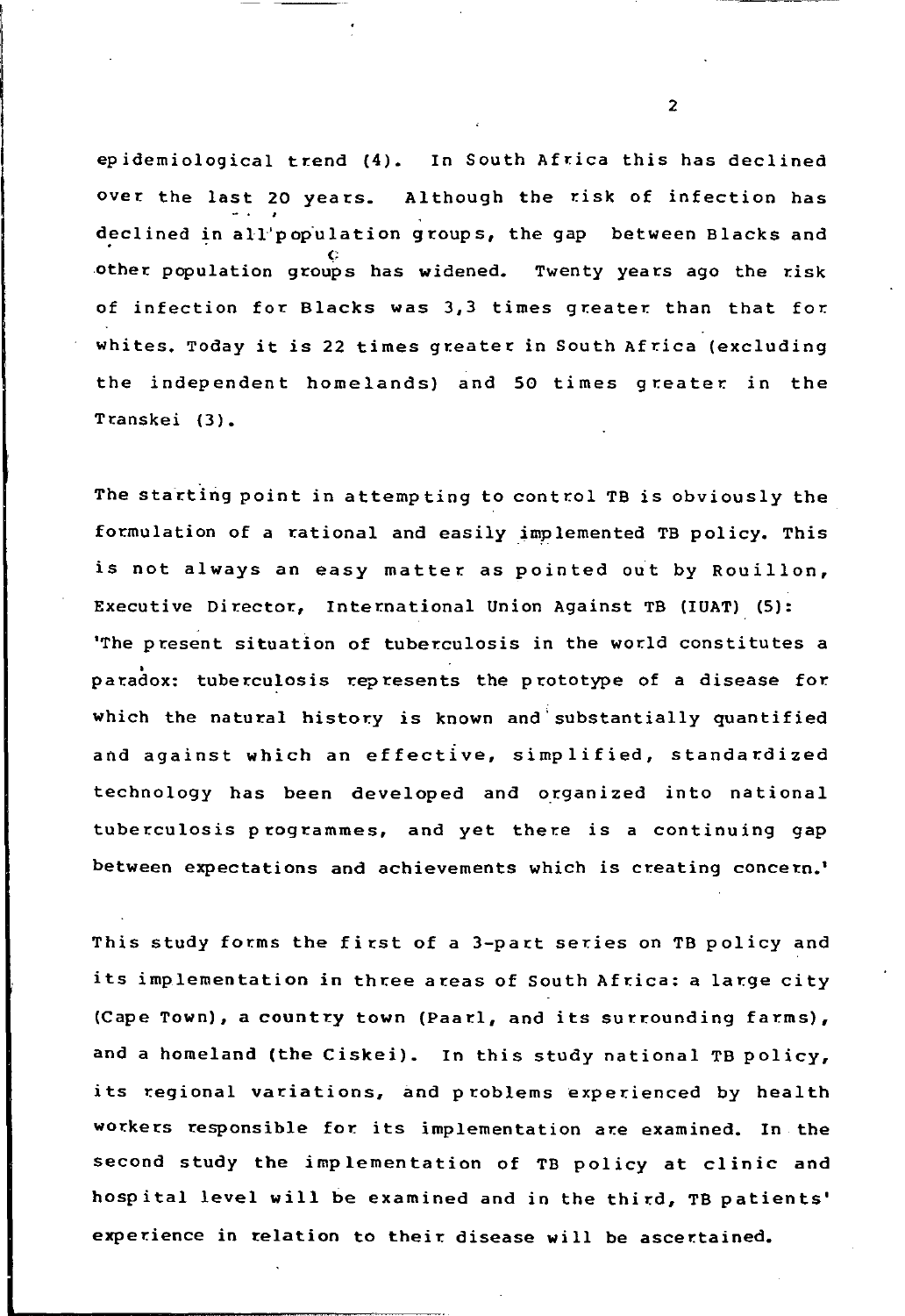#### METHODS

A.questionnaire covering national TB policy (see Table 2) with respect to diagnosis, treatment, management of contacts and control methods, as outlined by Glatthaar(1) was completed by the superintendents of three health districts in the Ciskei, as well as by the Cape Town Divisional Council TB Officer, the Medical Officer of Health for the Cape Town City Council, the Paarl Municipality Medical Officer of Health and the Paarl Divisional Council Chief Health Inspector..'

The 3 districts in the Ciskei were selected to include an urban area (Mdantsane(M)), a more rural district (Peddie(P)) and a rural area without a hospital (Hewu(H)). In addition, the Ciskei TB Officer and the Matron of TB Services were interviewed using the same questionnaire, and their comments are included in the section on results where they provide additional information, although they are not part of the study sample.

It was explained to the interviewees that the questionnaire aimed to investigate official TB policy in various regions of South Africa, and to establish how the various alternatives within the basic policy are implemented in different areas and at different levels of the health services. Each section of the questionnaire ended with an open-ended question about the problems pertaining to that particular aspect of policy and its implementation.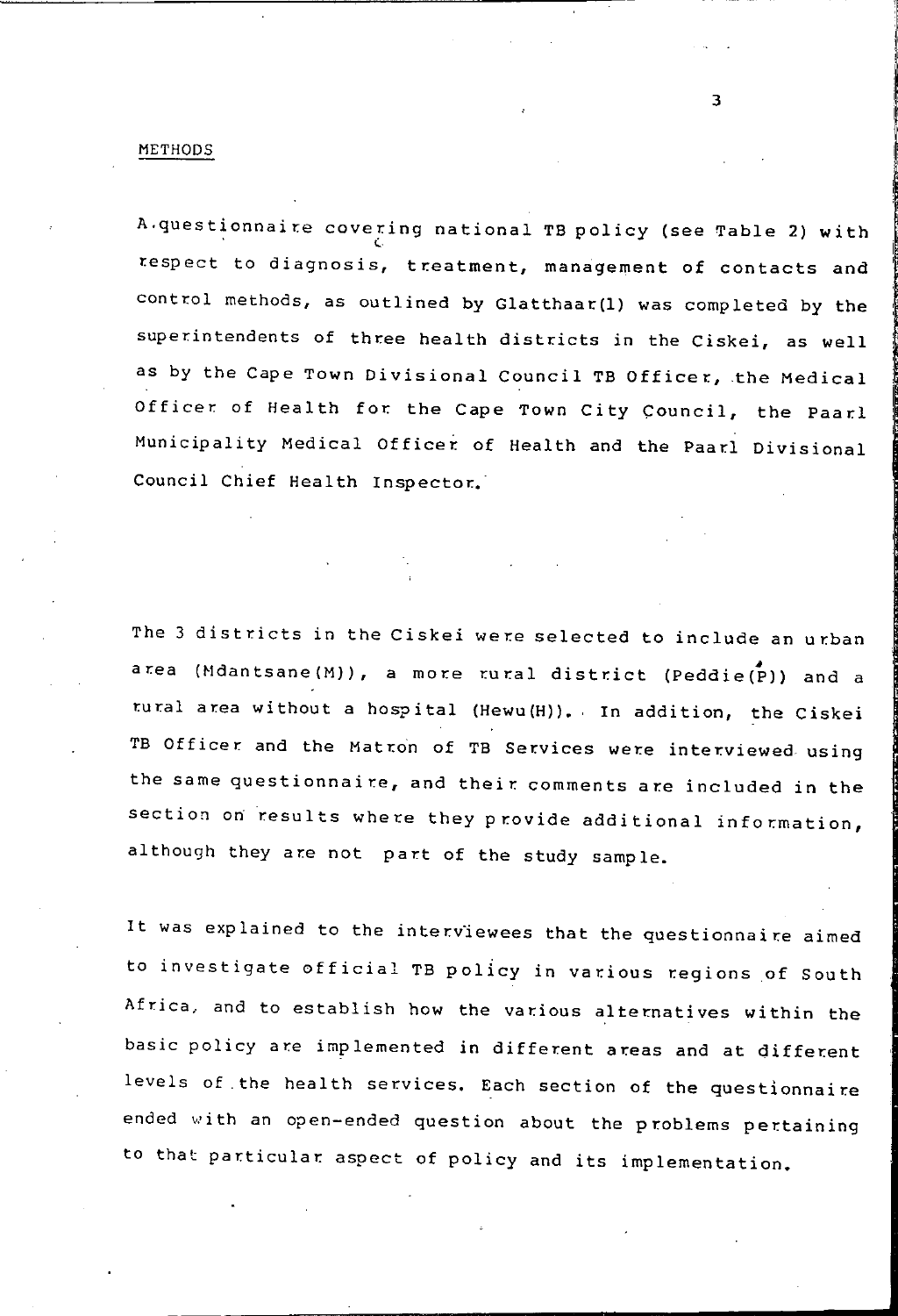## RESDLTS

# 1. Regional variations in tuberculosis policy.

A Diagnosis

## Methods

All 7 authorities interviewed used a combination of X-rays and direct microscopy of sputum routinely in the diagnosis of pulmonary TB in adults. Sputum cultures were only done in 4 areas, however: the Cape Town City Council (CCC), the Cape Town Divisional Council (CDC) and Paarl Divisional Council '(PDC) areas, and the Peddie district of the Ciskei. All areas used Heaf tuberculin tests in the diagnosis of TB in children, although the cut-off age for this technique ranged between 5 years and 18 years. One area (Peddie) Heaf-tested all suspects, including adults, using Mantoux tests.

Two authorities did not treat patients on X-ray diagnosis alone (M and CCC). The others reported that they would begin treating cases where disease was extensive on X-ray, and sputa would be done later..

#### B Treatment

Regimes

The treatment schedules recommended by the Department of Health for the treatment of adult pulmonary TB are shown in Table 3.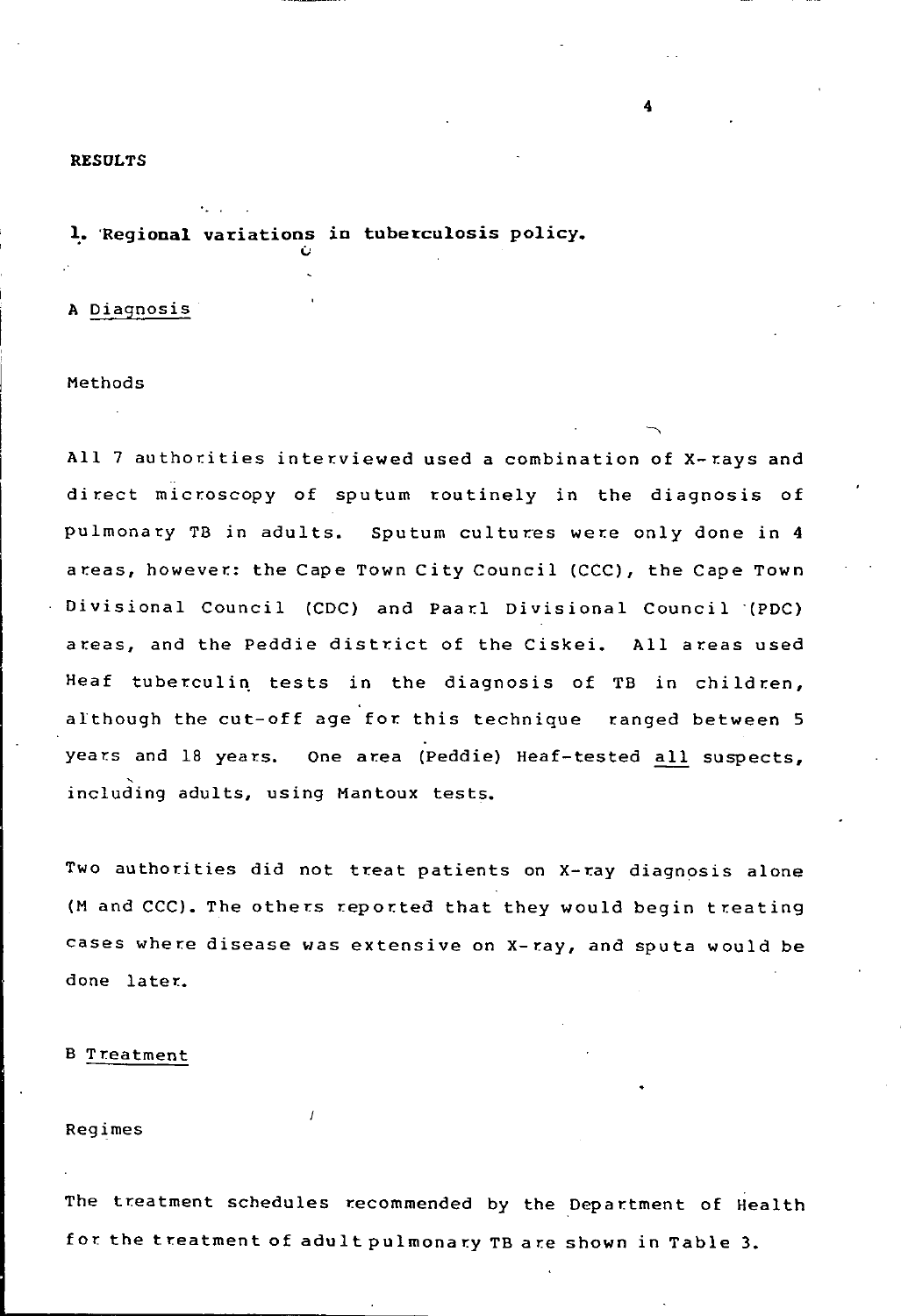$All$  7 authorities used rifampicin containing schedules for the treatment of some patients. The policy according to which patients were treated with rifampicin varied from area. to area. In the Ciskei only hospitalized patients received rifampicin, except for those involved in a small experimental project on the use of rifampicin as outpatient therapy in a rural area in the Hewu district. In the Paarl Divisional Council area, where there are no daily clinics, tuberculosis treatment is administered by sisters who do mobile daily treatment rounds. Only patients who live in outlying areas not reached by the mobile teams receive rifampicin. The Cape Town City Council has ceased to treat new patients with rifampicin containing regimes since November 1982 (City of Cape Town Department of Health Admin. Circular 82/18), due to insufficient funds for supplies. Other authorities (CDC + PM) use rifampicin but do so for periods of less than 6 months (100-120 days), due to cost considerations. Patients who were already receiving rifampicin in the City Council area now receive a maximum of 450mg of rifampicin per day for 100 days. When rifampicin-containing schedules are not used, schedlule 3 is normally substituted. No authorities reported using intermittent therapy.

Policy in all areas was to treat infected children having grade  $3-4$  Heaf tests with INH for  $6-12$  months; children with uncomplicated primary disease, with INH and Ethambutol for 1 year; and those with progressive primary disease, with rifampicin, INH and Ethambutol for 6 months. The latter are usually hospitalised.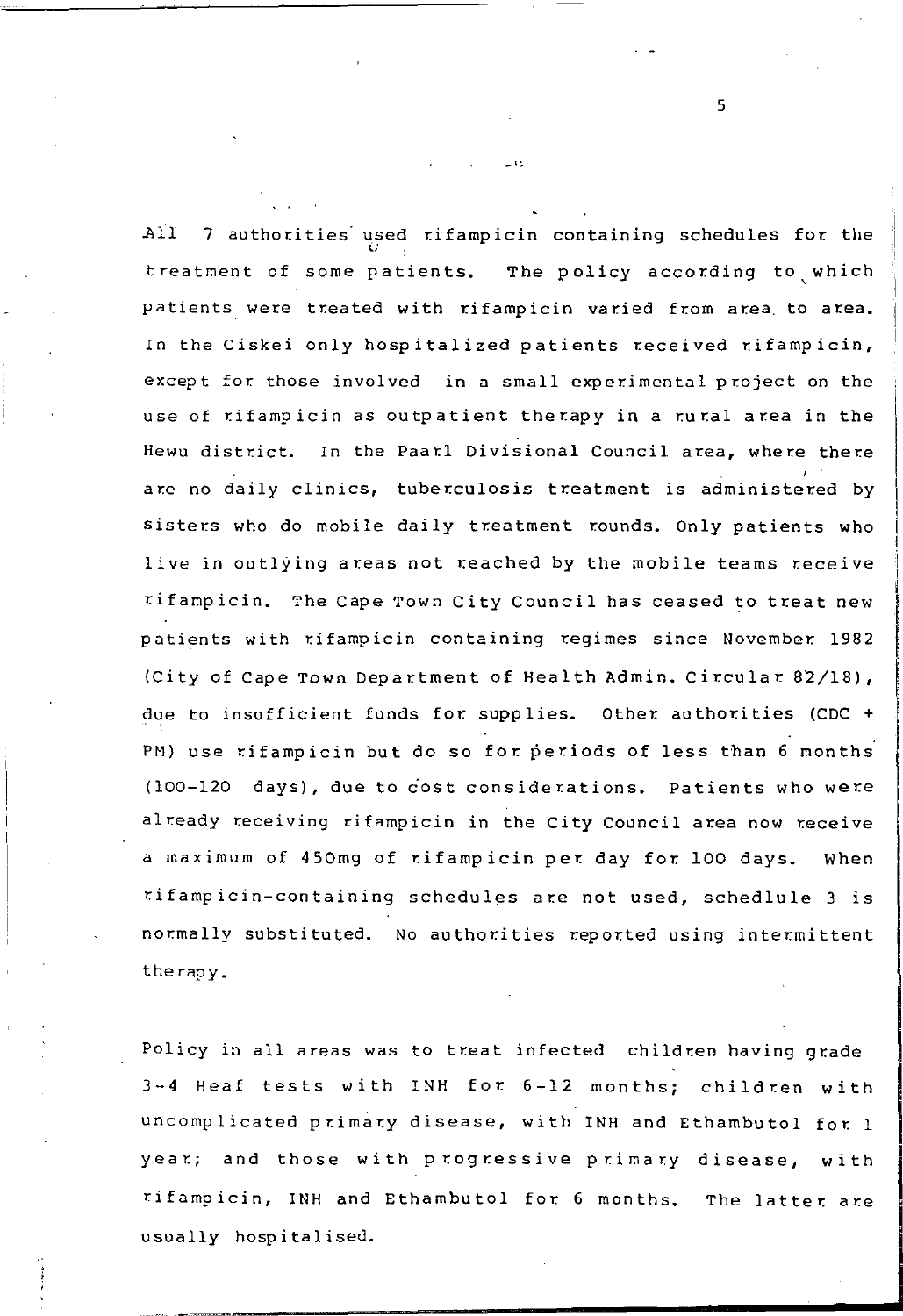## Supervision

Supervision, defined as all drugs being personally administered by a responsible person other than the patient, was not automatically employed;  $5/7$  areas responded that therapy was supervised 'sometimes'. All hospitalized patients receive supervised therapy. In the Ciskei, apart from the experimental project where supervised therapy is administered by clinic staff or a responsible person who is not a health worker, hospital supervision is the only form of supervised therapy. In other areas supervision is done by clinic staff (3/4 areas), mobile staff ( $2/4$  areas) and other people considered to be reliable, 'such as employers, factory 'sisters, etc.(3/4areas). All patients who receive either rifampicin or streptomycin, receive supervised  $\cdot$ therapy in all areas. In the 5 areas (M, H, PM, PDC, N) where supervision only occurred sometimes, patients not receiving streptomycin or rifampicin (including children with strongly positive Heaf tests and uncomplicated primary disease) collected their treatment at weekly to monthly intervals.

The seriously ill were hospitalised in all areas, but other indications for hospitalisation were chronic defaulting (2/7 areas), poor. home ci rcumstances, or no home (2/7 areas), the patient's choice (to go fo hospital) (3/7 areas), and distance from the clinic (in the Ciskei only). One district, (P) hospitalised all TB patients, in keeping with Ciskei policy, except for non-parenchymal primary TB in children.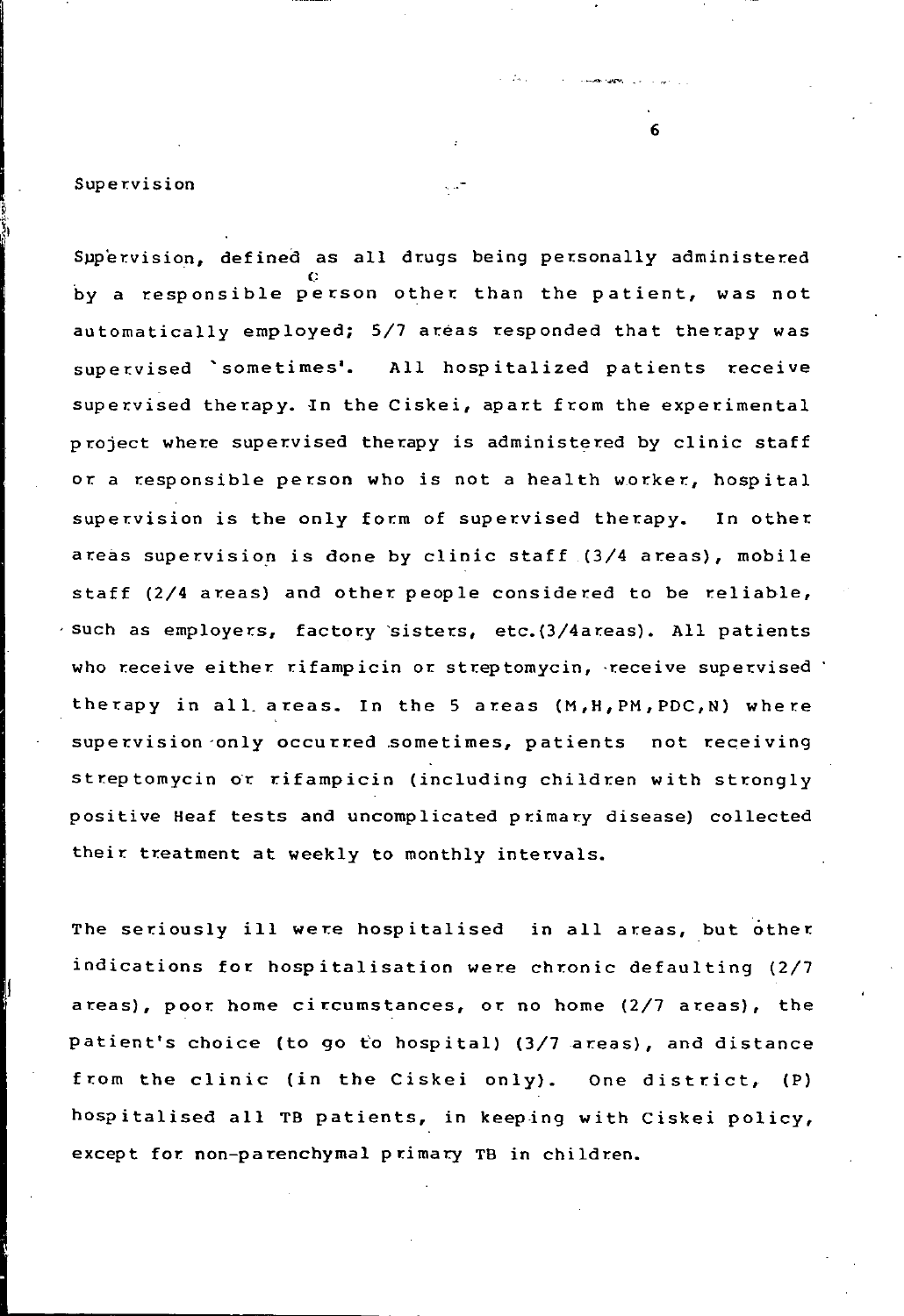#### **Defaulters**

In all areas the policy regarding defaulters is to trace and retreat. The Cape Town Divco. area defined defaulters as those who  $m$  issed more than  $4$  consecutive treatments, or more than  $11$  in a month, and their policy was to restart treatment from scratch.

# C Management of contacts

Tracing and investigation

In all areas contacts are traced by means of home visits and in some areas this is combined with a policy of asking the patient to ask the contacts to come in to the clinic. Other methods include tracing contacts by telephoning or writing letters to employers, (CDC), and the use of village health workers  $(P)$ .

Adult contacts in  $6$  of the  $7$  areas are X-rayed. The seventh area (PDC) uses X-rays only if sputa are positive. Five out of the 7 areas routinely did sputum investigations, while the remaining 2 areas only did sputums on suspicious cases. Child contacts in all 7 areas were tuber.culin tested. Only 2 areas followed up adult contacts after the initial tracing for repeat investigation.The main reason given for failure to do this was lack of staff.

Chemop rophylaxis

Chemoprophylaxis is given to child contacts of sputum positive cases in all areas. The upper age limit varied between 13 and 15 in the component of the component of the component of the component of the component of the component of the component of the component of the component of the component of the component of the component of the component o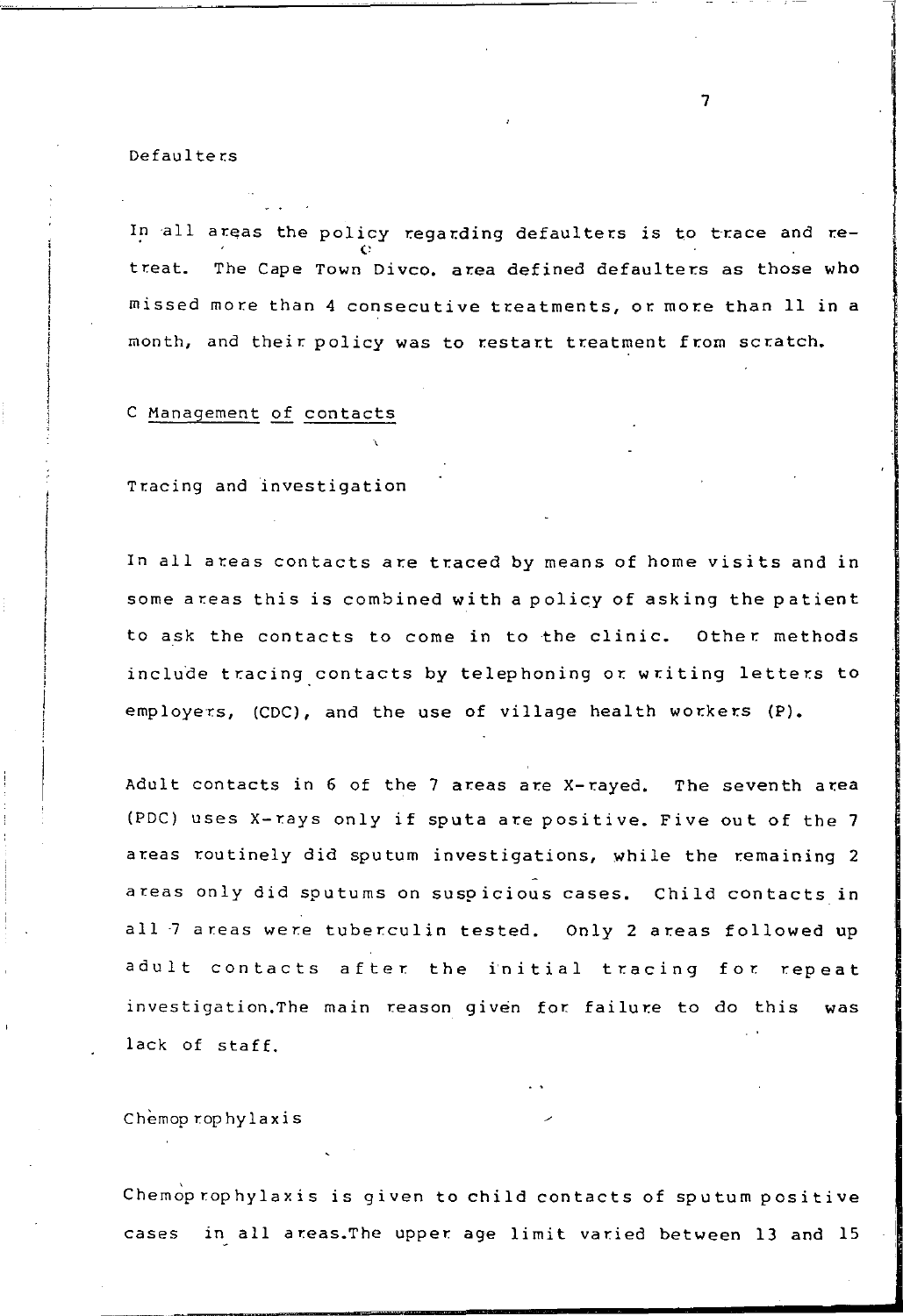years of age. Most areas put the children on INH for 3 months after which they were Heaf tested. Children with negative Heaf tests were then given BCG vaccination and those with positive Heaf tests (Grade 3-4) kept on chemoprophylaxis for a further 3-9 months. The Cape Town City Council has a more complicated policy in which they distinguish between uninfected and infected contacts from the outset.

## D General and continuous control measures

## Notification

All areas reported that all cases of TB were notified, the medical officer being responsible for signing the forms, usually filled in by the sister. Notification forms in Cape Town and Paarl are sent first to the local authority, and from there to the Regional State Health office, and then to Pretoria for. statistical purposes. In the Ciskei forms are sent to the Ciskei Department of Health offices in King William's Town.

## BCG

In all areas children receive BCG at birth at maternity units, or. on first presentation at the immunization clinic if not done at birth. In 3 areas (PM, H and M) children are subsequently Heaf tested to check for conversion. All areas have BCG programs in schools with all children entering school receiving BCG vaccine. In most areas' chlidren receive further BCG immunization, either in standard 5 (coloured children in CDC,PH,and PDC), or standard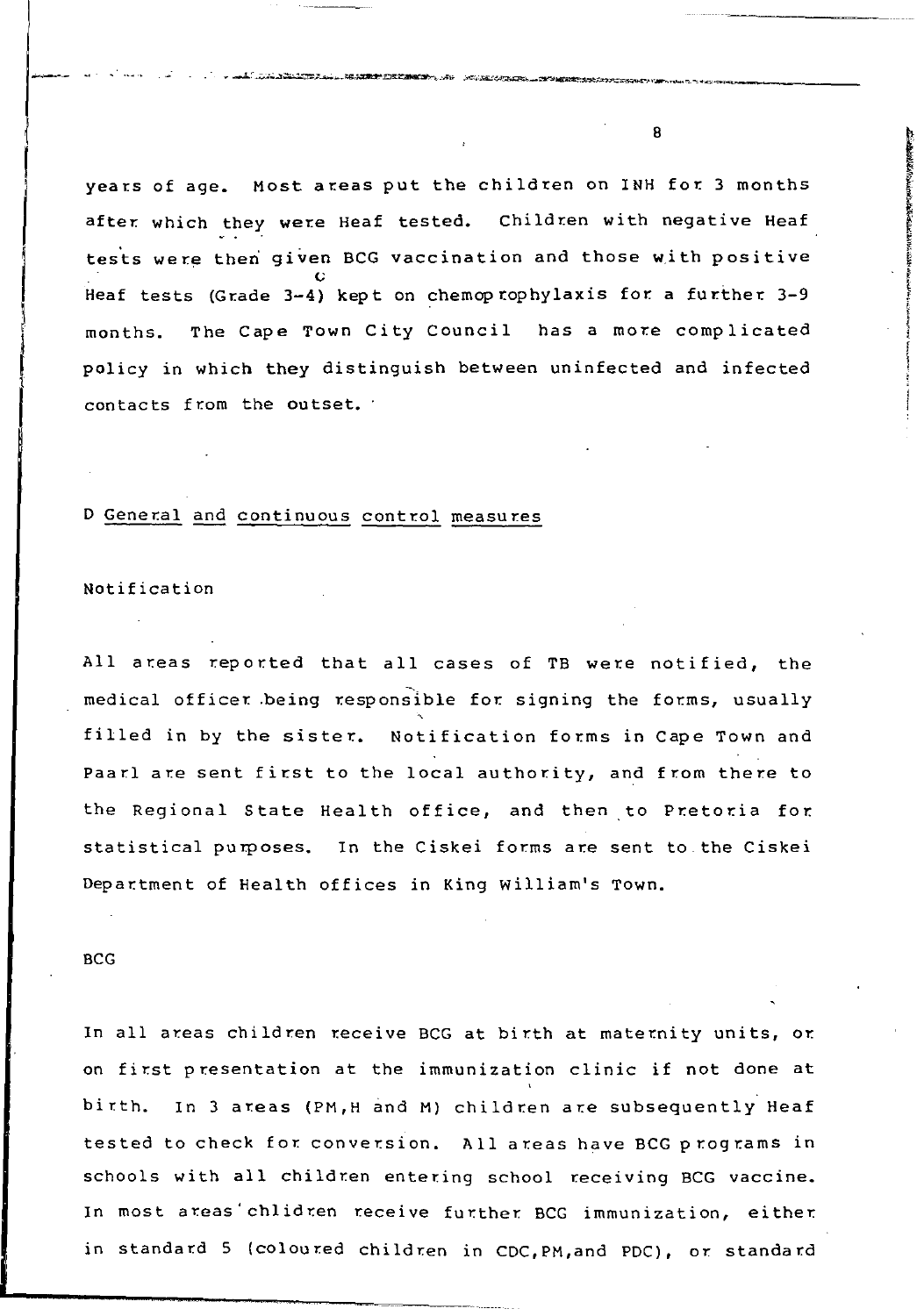8 (white children in CDC,PM and PDC). In the Ciskei, school leavers are supposed to receive BCG but this was only reported in  $M$ dantsane. $($ 

Screening and case-finding

Mass miniature X-ray surveys were done among selected groups of people in 4 areas (CCC,CDC,PM,PDC). None of the authorities interviewed in the Ciskei did X-ray surveys in their areas, although in other areas of the Ciskei a very limited number of surveys of government and factory employees are undertaken, according to the Ciskei TB officer. When surveys are done they are focussed mainly on workers, including pre-employment surveys of contract workers, some factory employees, and in the case of the Paarl Divisional Council, all farm workers on farms where there is a known case of tuberculosis. No community based surveys are done. The Paarl Divisional Council occasionally does bacteriological sputum surveys on farms were there is a proven case of TB. NO other authority does these. Tuberculin test screening was done in' schools in 4 areas (PM,PDC,CCC,H).

## E Health Education

All areas reported that health education was part of thei'r TB programme, although the Paarl Divisional Council said this was ,'not on a regular basis'.

All areas also reported using trained TB health educators. Apart from this, health education was done by clinic sisters. At Nompumelelo, doctors, community health sisters and village health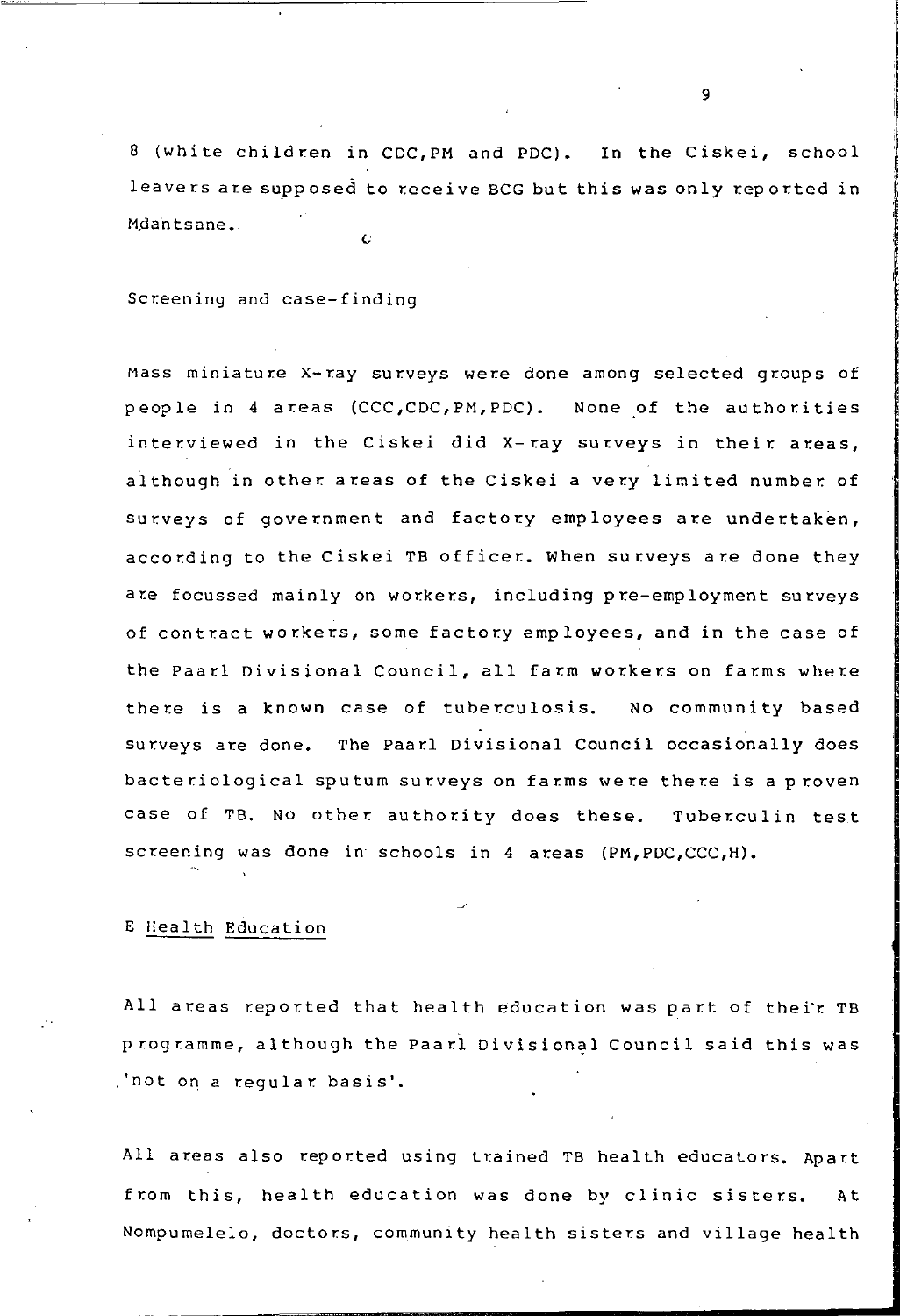workers also participated in health education.

Education takes place mainly in clinics, schools and people's homes. In the Ciskei, meetings are also held in the villages. In Cape Town, the Cape Divisional Council reported doing health education at bus stop queues, in the street, 'anywhere', while Cape Town City Council also reported doing education in factories.

The aims of TB health education were described as 'preventive' by Cecilia Makiwane and by the Ciskei TB Officer. In four areas,  $(CCC, CDC, NH)$  the stated aims were to motivate the patient to use the clinics for treatment and follow-up; and to serve as a means of case-finding, by encouraging self-referrals. Cape Town Divisional Council included the education of GP's and day hospital doctors to  $X$ -ray patients with possible signs of TB as an aim, and Cape Town City Council mentioned the aim of dispelling the stigma attached to TB. Hewu listed further aims as being to equip the individual with knowledge and skills, and to counteract superstition.

## "2.Problems in implementing tuberculosis policy.

Each health authority interviewed was asked an open ended question about the problems of implementing the various aspects of TB policy in their particular area. The results presented below thus represent an indication of the priority issues in the implementation of tuberculosis, rather than a comprehensive list of every problem experienced. For the purposes of analysis, the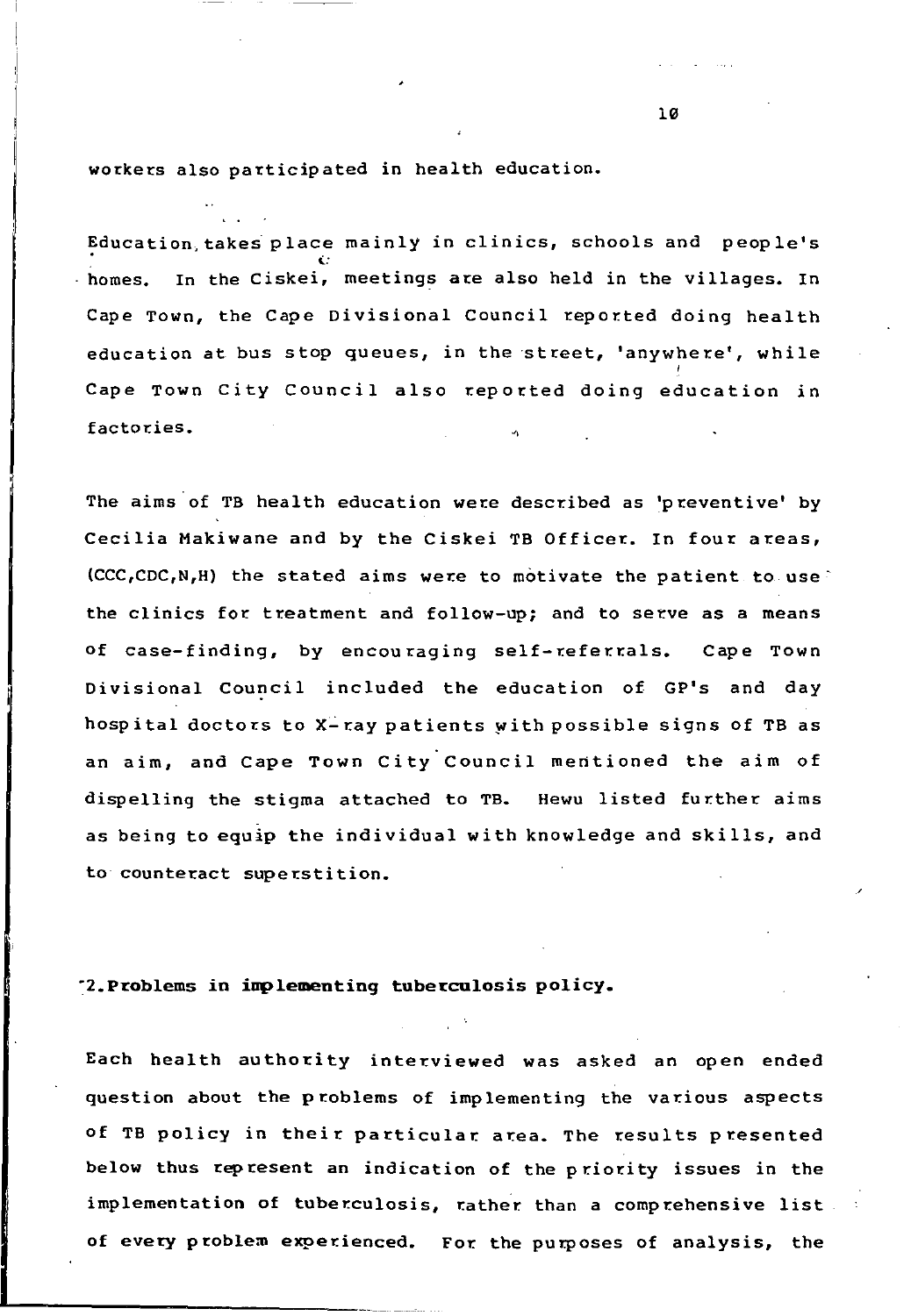problems experienced were divided into 4 categories:

1. Clinical problems.

2. Problems related to medical infrastructure.

3. Problems related to socio-economic conditions.

4. Patient related problems.

In general few clinical problems were experienced,the commonest being problems of interpreting results for the purposes of diagnosis, for example, false negative Heaf tests and the reading of X-rays. The side effects of drugs and the problems of obtaining adequate sputum specimens also arose. Two authorities questioned the effectiveness of BCG innoculation (CDC,PDC).

The majority of problems cited related to medical infrastructure. The area of most concern was that of bacteriology where problems related mainly to getting back results quickly and efficiently. For example, it takes 2 weeks *t'or* health authorities in a rural area of the Ciskei to get the results of direct microscopy of sputa back, since they have to be sent to the neighbouring town, whereas a hospital in a similar area with its own microscope and technician gets results back within a day. Even in Cape Town one authority reported delays of 2 weeks in getting results back on specimens sent for direct microscopy when they were sent to the State Health laboratory in the same town. In the Ciskei in particular it was felt that laboratory facilities were inadequate  $(2/3$  authorities). Tuberculin testing presented problems of faulty Heaf guns,and tuberculin supply. Lack of staff and the rising costs of tuberculosis services were also an area of concern for 5 authorities.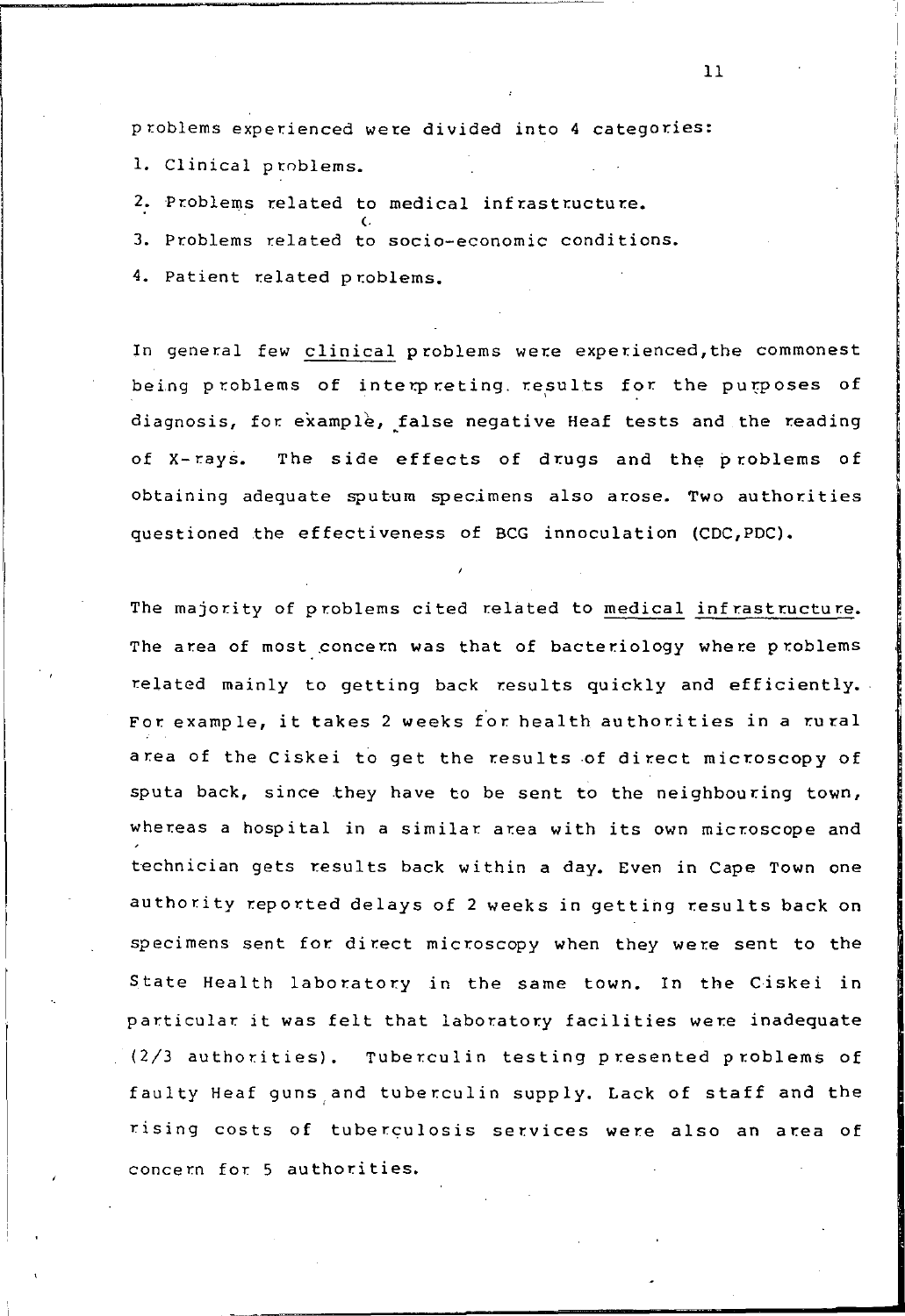The only area which saw socio-economic conditions as a major p roblem was the Ciskei. Transport affected a number of aspects of policy such as getting sputum specimens to laboratory facilities, tracing contacts, and control measures such as screening. Poverty related problems such as unemployment, lack of disability grants, drought and lack of food were mentioned by all 3 authorities.

The commonest patient related problems were failure to come back to have Heaf tests read and defaulting treatment. The high mobility of the population especially in the rural areas is also a problem.

### DISCUSSION

#### 1. Diagnosis

Current TB policy places emphasis on the bacteriological as well as the radiological diagnosis of TB as a result of the difficulty of diagnosing TB correctly on X-ray alone (6). In fact Grzybowski (7) advocates smear diagnosis as the main method of diagnosis in developing countries, especially in the rural areas. Studies (8) have shown that smear. microscopy done by non-specialized health workers may be fairly reliable. Glatthaar, outlining South African policy, states that, 'it is essential to submit a sputum specimen for. bacteriological investigation of any patient presenting with symptoms and signs suggestive of TB. While bacteriology may suffice for the diagnosis of TB, radiological investigation must always be accompanied by bacteriological investigation to reduce misdiagnosis.' Other authorities (9)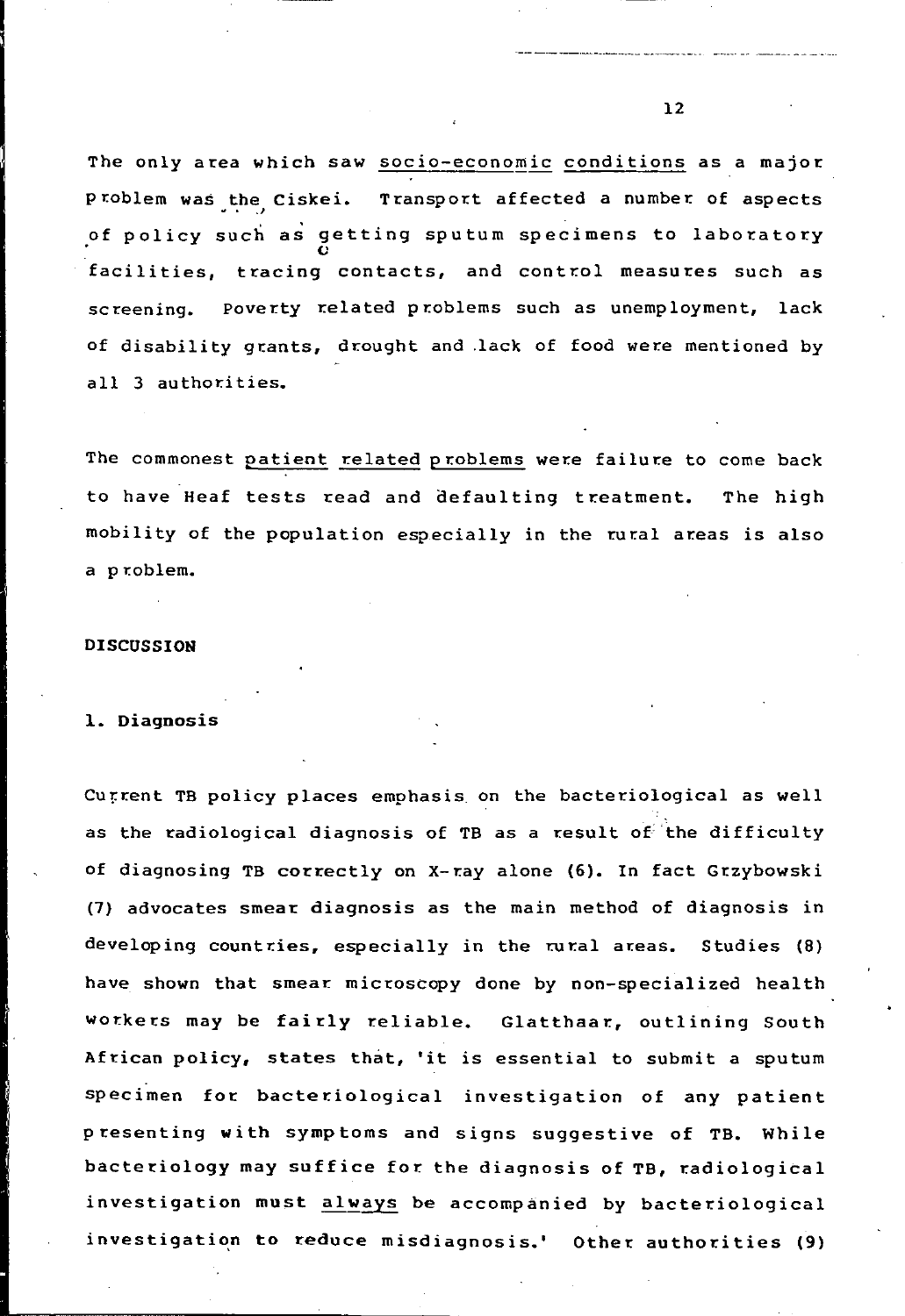however,:emphasize the importance of radiology for the early diagnosis of tuberculosis before it has become significantly infectious.

Culture is thought to yield better results than direct microscopy (l0) and is suggested as the p referred means of diagnosis for areas with limited laboratory facilities and long distances. However, it is at the level of bacteriological investigations, and particularly that of culture, that most problems in implementing TB policy were mentioned. 3 authorities interviewed did not do cultures at all. Culture does not seem feasible in the rural areas where transport problems and the long distances to be travelled make getting specimens to laboratories difficult. Problems also exist with direct microscopy. Nearly all authorities send their specimens to central laboratories and report difficulties in getting results back quickly and efficiently.

Tuberculin testing is an important aspect of TB diagnosis in children. Mantoux tests are widely recommended over other methods such as Heaf or Tine as the most accurate skin test for the diagnosis of tuberculosis infection. Multiple puncture tests are useful for screening out non reactors, but for definitive diagnosis the Mantoux test should be used (11). In the areas studied, Heaf testing is used almost exclusively, mainly because of its relative cheapness and alleged ease of administration. False negative reactions are also common, reflecting often the poor nutritional status of the children involved.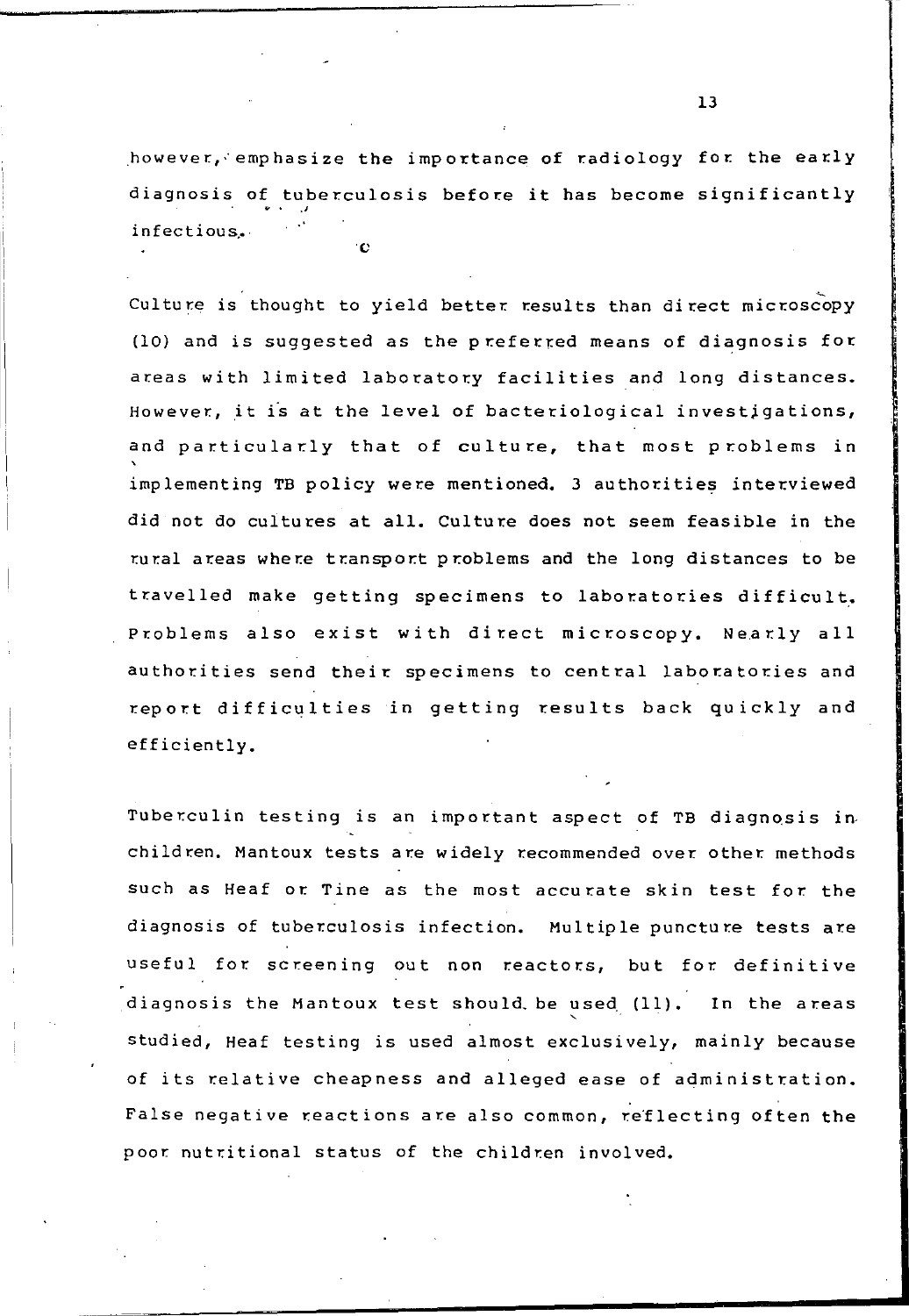## **2. Treatment**

The advantages, both medical and economic, of ambulatory, Supervised treatment for pulmonary TB using short course, rifampicin-containing regimes have been emphasized both internationally (12) and locally (13).

In Cape Town and Paarl rifampicin is widely used on an ambulatory basis. The main limitation on its use is the availability of funds from the Department of Health for its purchase. Both authorities in Cape Town have had to limit its use because of lack of funds.

In the Ciskei rifampicin is used only for hospitalized patients. The Chief Medical Officer in charge of infectious diseases estimated that there were BoO hospitalized patients and 2 400 people under treatment as outpatients at any given time. Thus only a small proportion of TB patients receive rifampicincontaining regimes. An experimental study is being conducted in the Hewu district of the Ciskei on the use of supervised rifampicin for out-patient treatment. A previous study in a rural area in South Africa (14) has shown that supervised ambulatory therapy can be successful. Another study however, (15) discusses the problems of rural out-patient therapy such as inadequately trained staff, frequent staff changes, transport, communication, and inadequate address systems in large semi-urban townships. In the areas under consideration staff and transport were also major problems.

The main problem with treatment remains non-compliance. Few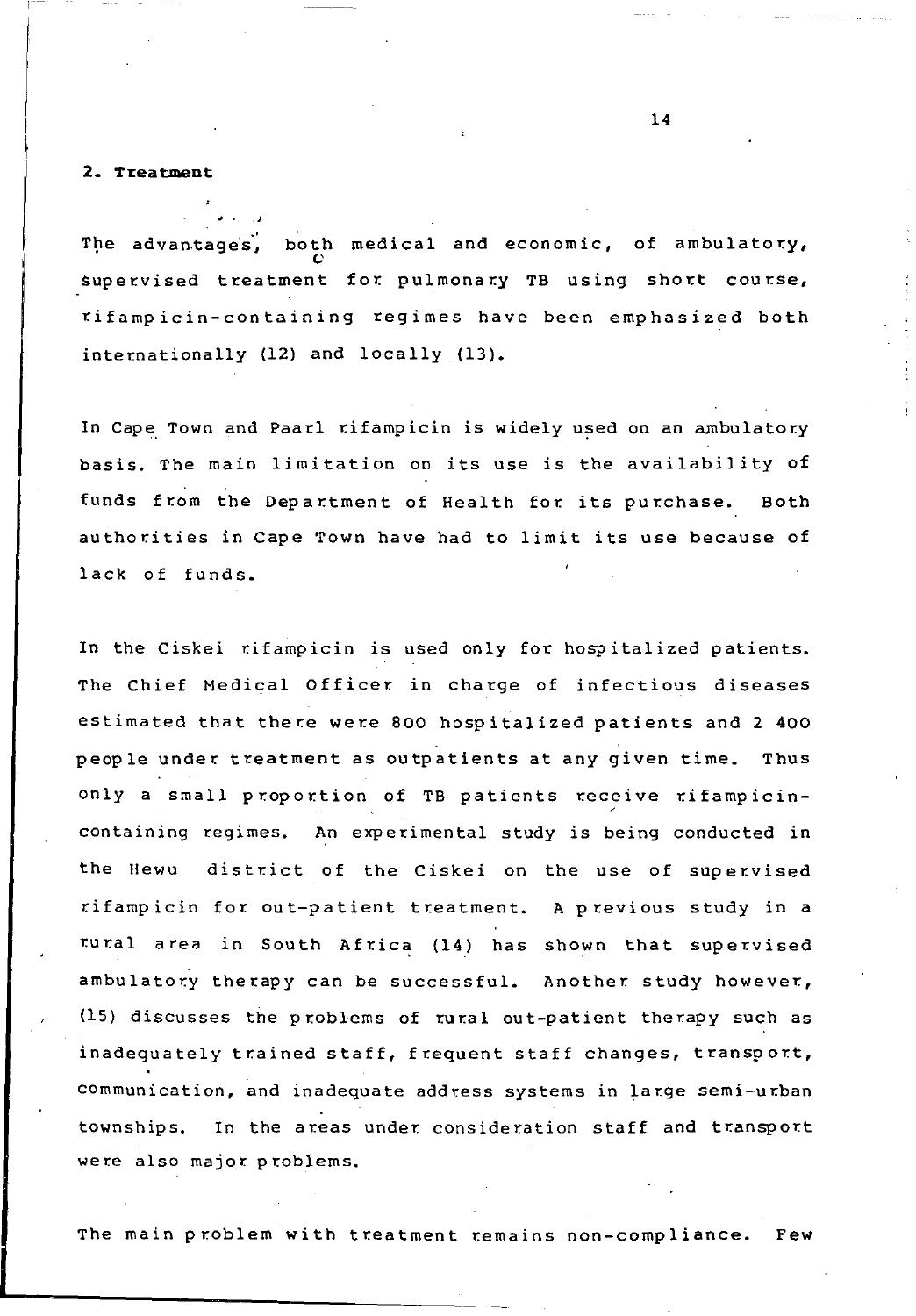explanations were offered as to the reasons for this, though on the whole the blame was placed on the patients who were seen as 'people who don't want to take treatment'. Little research exists in South Africa as to why TB patients do not comply. A study (16) of non-compliance among other chronic patients (hypertensives and diabetics) at a black urban hospital has linked non-compliance to factors such as failure of the patienttherapist interaction e.g. not seeing the same doctor each visit and lack of interest on the doctors part. In the same study it was found that only 28% of diabetics and 26% of hypertensives knew what disease they were suffering from.

## 3. Management of contacts

Contact tracing is an important part of tuberculosis control. In the Cape Town city area it has been found that while the highest yield of cases is to be found by screening people with symptoms, the second highest at risk group comprises domestic contacts of known sputum positive cases. All areas trace and screen contacts, although sometimes this is difficult due to lack of staff.

The role of chemoprophylaxis is controversial  $(7,17)$ . The WHO Expert Committee report states that chemoprophylaxis is itrational even for special risk groups unless the treatment , programme for patients with infectious TB is wide- spread, well organized and achieves a high rate of cure. In the areas studied, chemoprophylaxis with INH is widely used for. child contacts of infectious cases. This therapy is not supervised and no information exists on compliance rates or on how effective it is.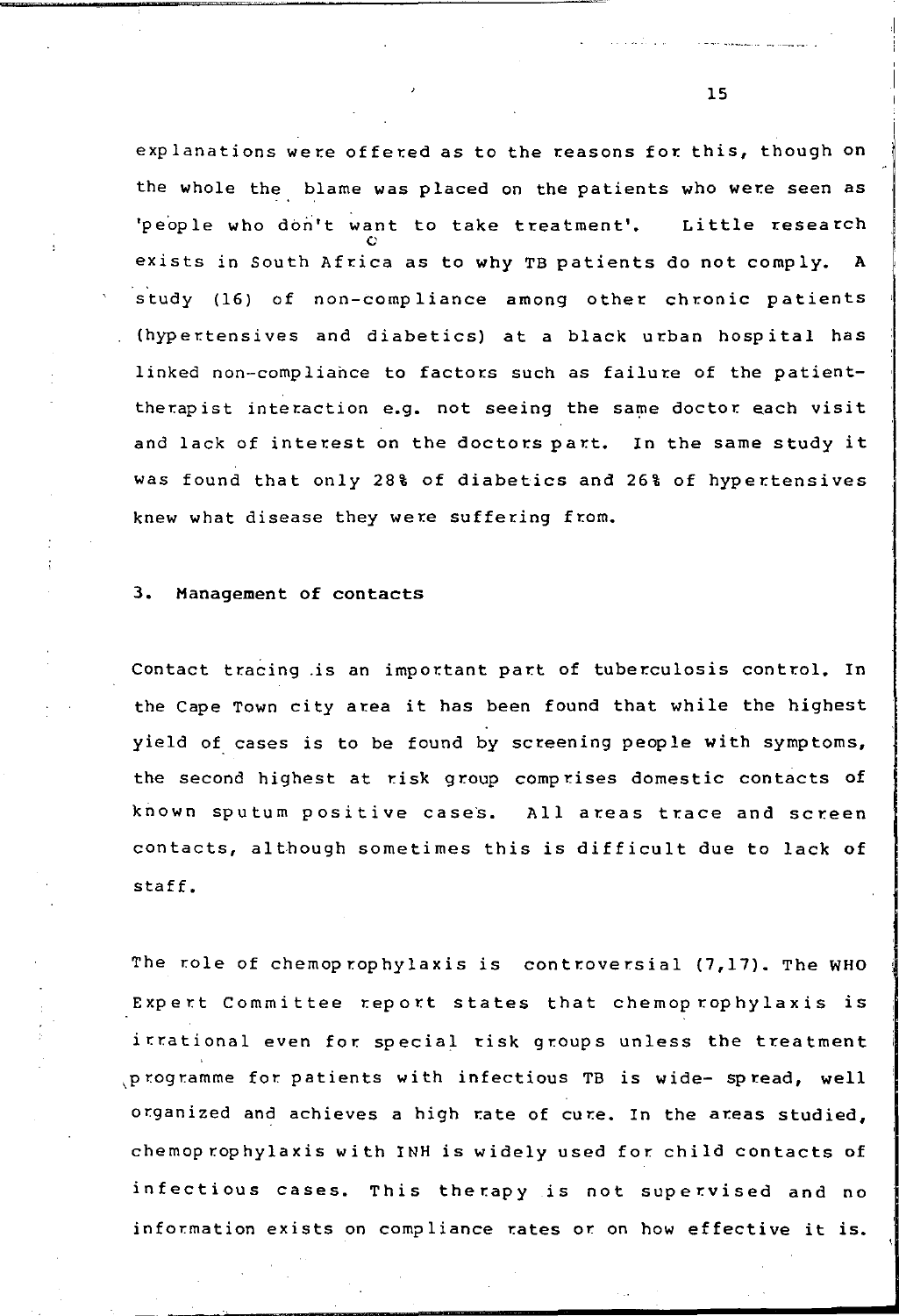**4.** General and continuous control measures

',' BCG is widely used. It is described by Glatthaar as 'a highly effective vaccine'. He sugiests that protection against infection is about *80%.* Recent research done in Madras (15) came to the conclusion that BCG did not confer any protection against the development of pulmonary tuberculosis during the first 7 and a half years after vaccination. The results of other studies are summarized in Table 4. Further research in the SA context would seem necessary before a false sense of complacency about the effectiveness of BCG is allowed to develop.

The best methods of screening and case finding are also cont roversial. Glatthaar suggests that the most important method of case-finding is passive, that is, referral of persons for investigation by members of the public because of signs and symptoms of TB. Interestingly, Cowie and Escreet (19) found, in an investigation of *300* miners in Welkom, that only 17% of these patients were detected after self-presentation, whereas 83% were admitted after routine chest X-ray. Sim'ilar results were obtained in a TB prevalence survey in KwaZulu (2), which found that questioning people about symptoms did not help to detect open cases.

Radiological screening by mass minature X-ray campaigns has fallen into disfavour mainly as a result of its expense. (7,12). Bacteriological case-finding has been recommended as a substitute. This is practised only on a very limited scale and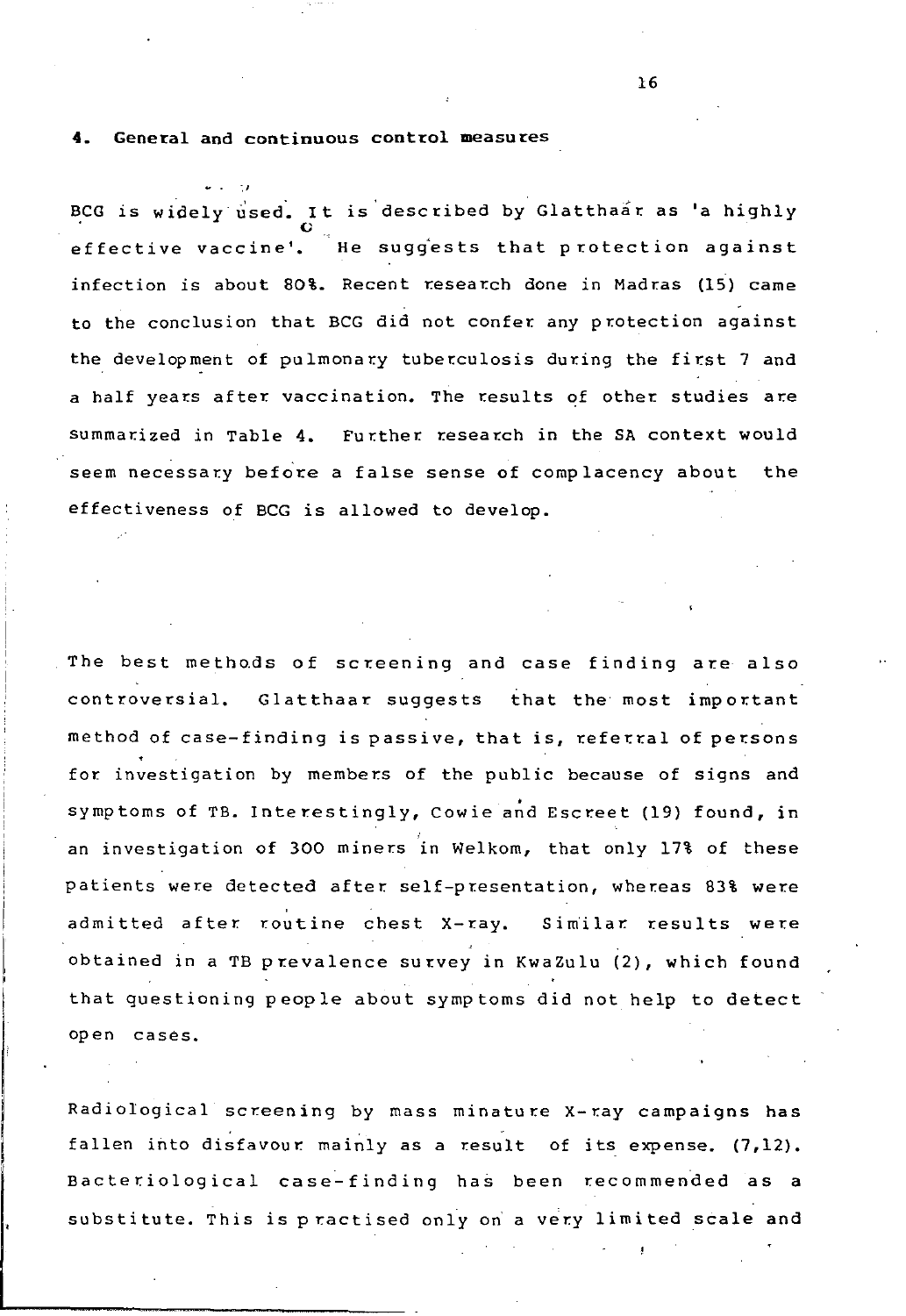the problems of inadequate laboratory facilities have already been discussed. Tuberculin testing is officially recommended only for screening of positive from negative reactors for BCG<br>administration and investigation of contacts. 5 areas investigated still did routine tuberculin testing of scholars, however. Correct policy is controversial since children with uncomplicated primary tuberculosis rarely have symptoms. Kendig states that 'failure to utilize the tuberculin test on a routine basis will preclude establishment of the diagnosis in the many symptomless children whose contact with a Tuberculosis adult is not known' (20).

## 5. Health Education

Officially, health education is regarded as the single most important measure in the control of TB. The aim of this health education is intended to be to motivate the community to assist with therapy, case-finding and improvement of socio-economic factors. 'Without the community's involvement and participation, the tuberculosis programme cannot succeed'(3). The aims of health education, as practised by the authorities surveyed, were mainly to motivate the patient to come to the clinic to get treatment. Some of this health education tends to be 'victim blaming' in approach; in other words, it stresses individual rather than social causes of illness (21), for example: 'Unfortunately too many people waste money on liquor and cigarettes and not enough on good food, such as milk, eggs, fruit and vegetables. When an adult or a child does not get enough of the right kind of food, the resistance of the body is lowered and he is more likely to get TB.'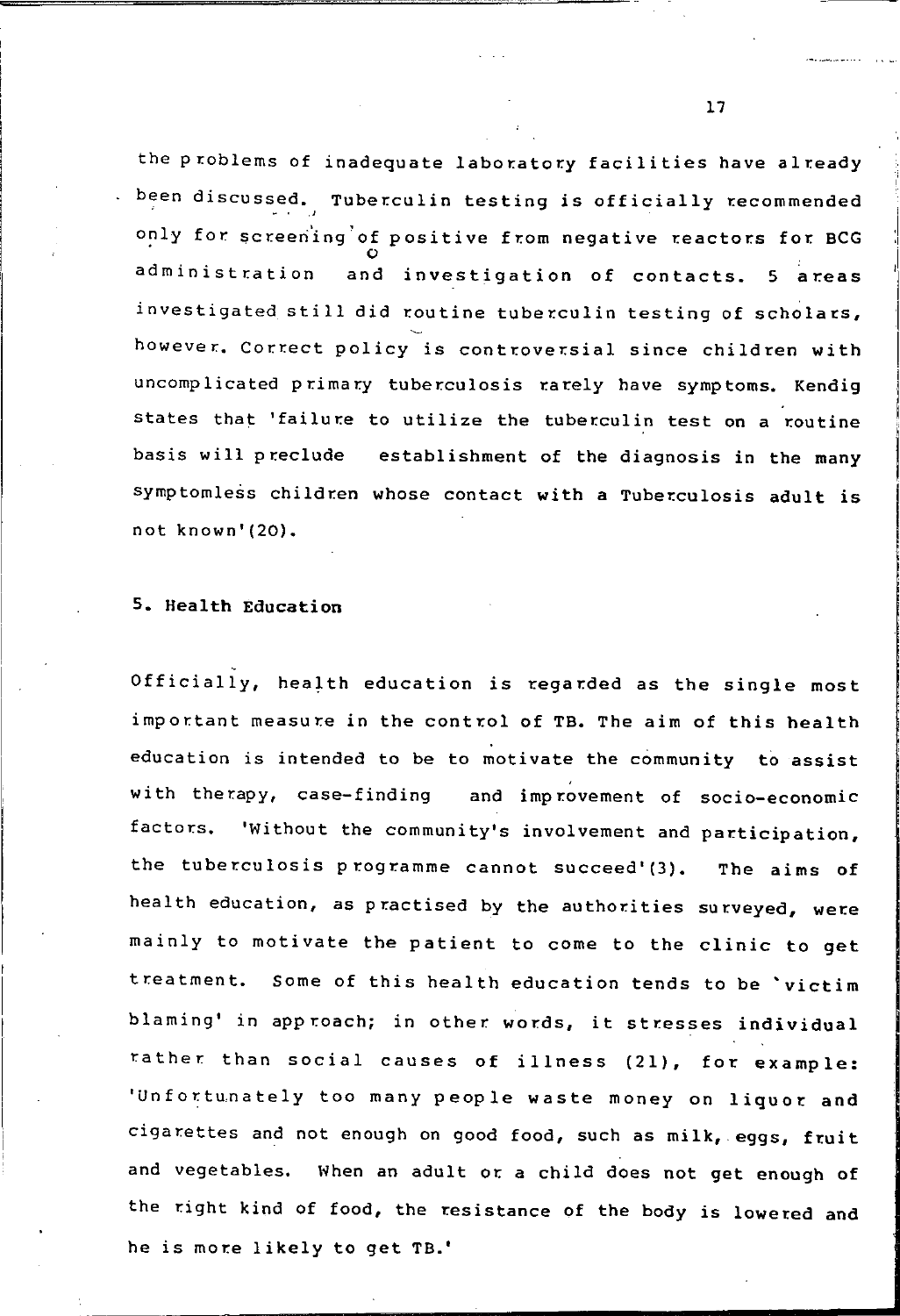Very little evaluative research has been done into the effectiveness of health education in the prevention and control <> 0 • *.J*  of tuberculosis in South Africa. Evaluative research is made more difficult by the lack of precise statements of practical objectives (22), such as, for example, what exactly is meant by terms such as community participation. It would seem that before faith is placed in health education, policy objectives need to be better defined and more evaluative research done.

#### **CONCLUSIONS**

National TB policy in South Africa conforms with international policy in many respects. However, for certain controversial aspects of TB policy on which great reliance is placed locally, little research exists in the South African context, such as chemoprophylaxis, BCG and health education. The World Health Organization also places strong emphasis on the integration of TB services with other primary health care services. While this is allowed for in the National Health Services Facilities Plan, at present in South Africa TB services are run,in conjunction with preventive services but seperate from curative services.

Other aspects of TB policy are difficult to put into practice because of the problems of lack of funds and health services infrastructure, such as, for example, the use of rifampicin and bacteriological diagnosis. The major deviation from accepted TB policy occurs in the Ciskei, where there is a policy of hospitalization of as many TB patients as possible. This has serious economic consequences both for the patients concerned,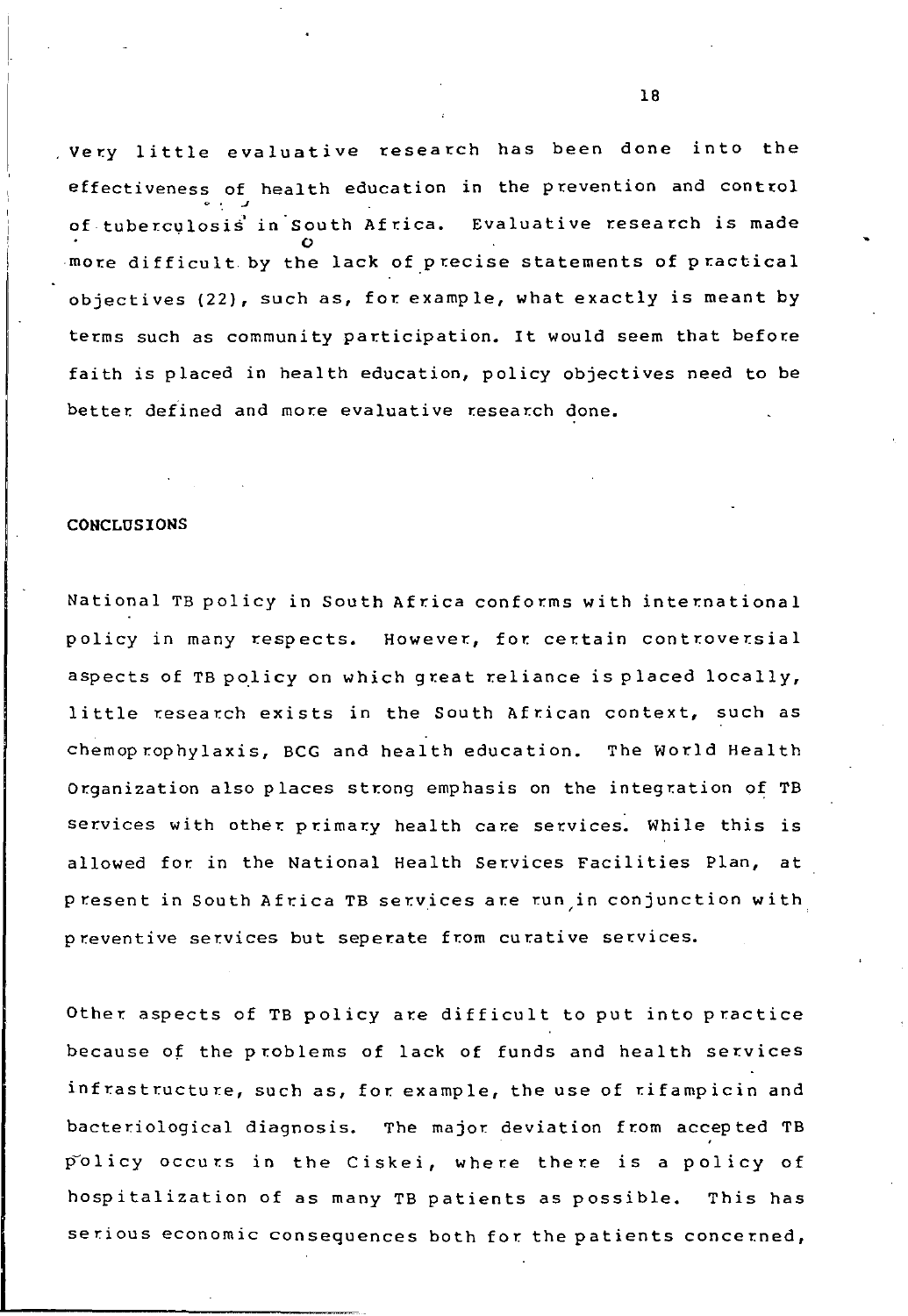who are unable to work, and for the health services who have to bear the high costs of hospitalization.

{; Before any assessment can be made of whether the national TB progamme is in fact succeeding in reducing the TB problem within the community, it would seem that further evaluative research is  $\lambda$  required. Before such research can be carried out it is neccessary for policy makers to spell out their objectives in more concrete terms, to make evaluation feasible.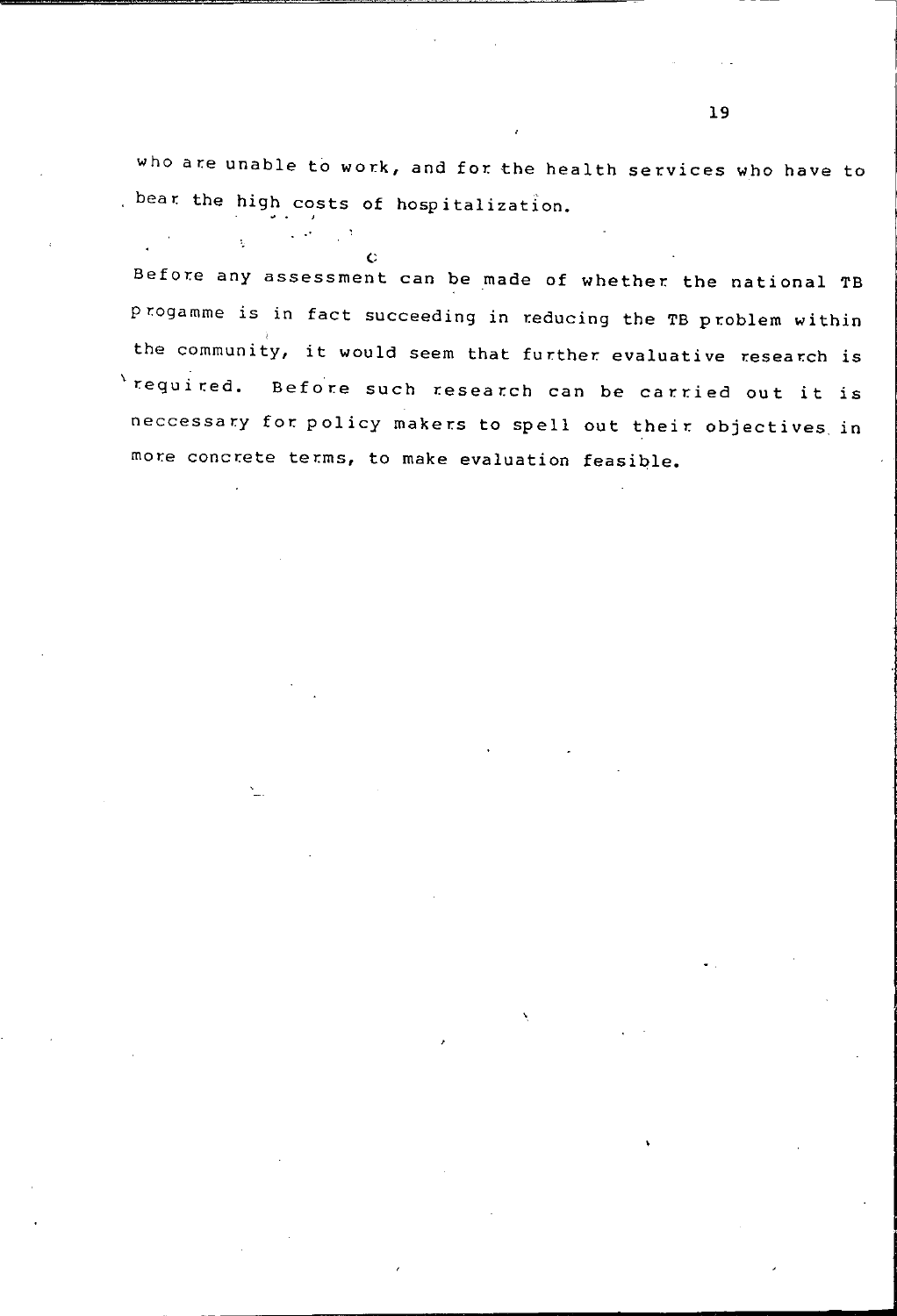**REFERENCES** 

J

- 1. Department of Health and Welfare.Epidemiological Comments c 19B3; 10:4.
- 2. Arabin G et al. First Tuberculosis Prevalence Survey in Kwazulu. S A Med J 1979; 56:434.
- 3. Glatthaar E Tuberculosis: Basic perspectives Mer-National, 19B2.
- 4. Stylbo K. Epidemiology of TB. Bulletin of the International union against Tuberculosis. 197B; 53:3.
- 5. Report of a Joint IUAT/WHO Study Group. Tuberculosis Control Tubercle 19B2; 63:157.
- 6. American Thoracic Society. Diagnostic Standards and Classification of TB and other Mycobacterial Diseases. (14th Edition) 1974 New York, American Lung Association.
- 7. Grzybowski S. Strategy for Worldwide Control of Tuberculosis. Chest 1979; 76:812.
- 8. Toman K Case finding and Chemotherapy. Questions and Answers Geneva, WHO, 1979 P 21.
- J 9. Collins T F B. Applied epidemiology and logic in tuber.culosis control.  $S_A$  Med  $J.1981$ ; 59:566.
- 10. Gatner E M S. Diagnostic options in tuberculosis casefinding. S A Journal of Hospital Medicine 1978; 4:7.
- 11. Reichman L B. Tuber.culin Skin Testing. Chest 1979; 76:764.
- 12. WHO Expert Committee on Tuberculosis 9th Report Who Technical Report Series 1974 Geneva 552.
- 13. Tibbit L R. The economics of short-course therapy for tuberculosis in the Cape Divisional Council area. S A Med J Special issue 17 Nov 19B2.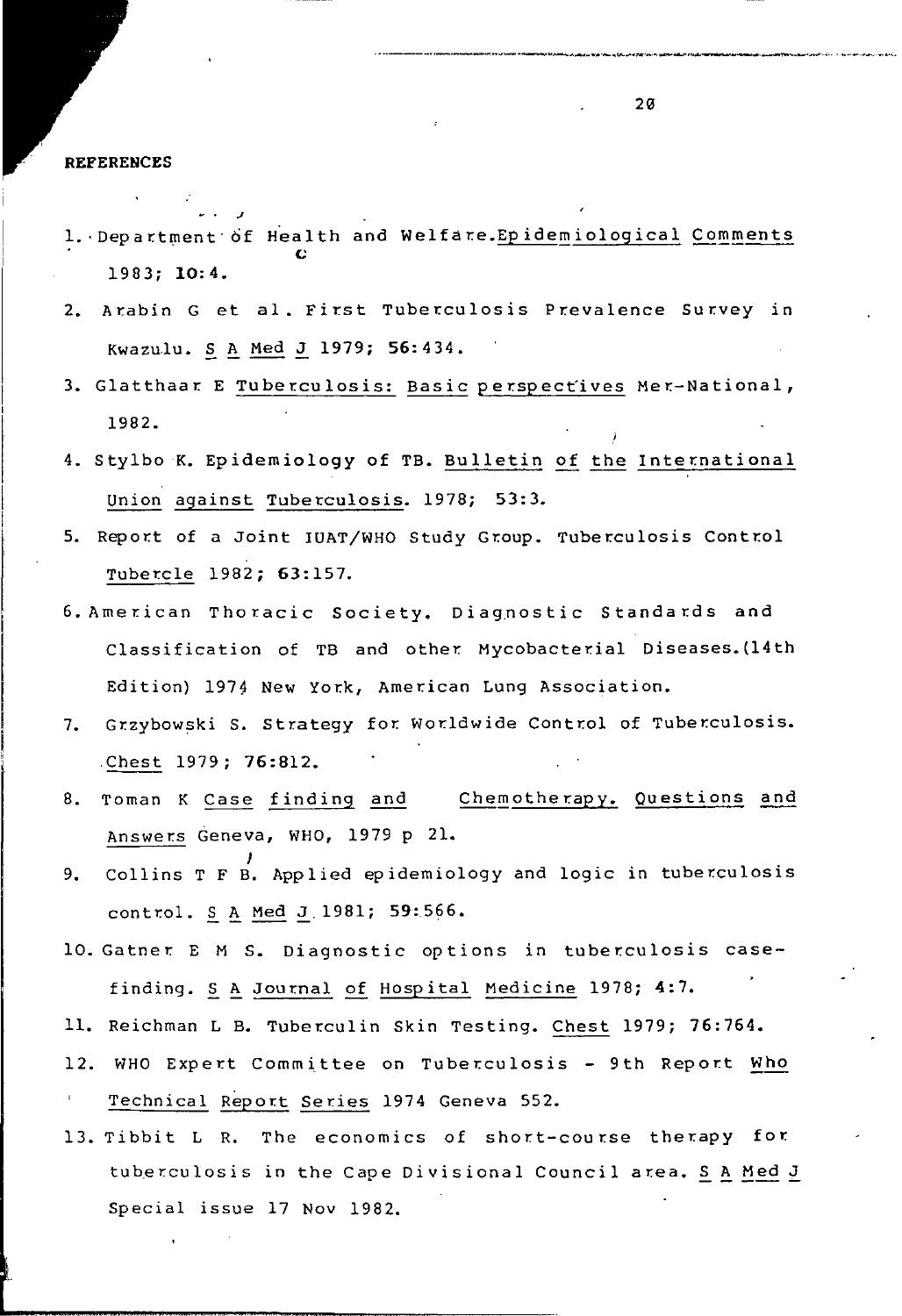- 14.Whitehouse A B. The Modern Management of Tuberculosis Rural Area. S A Med J 1980; 58:695.
- 15. Griffiths M L. Tuberculosis management in a rural community factors in failure.  $S$  A Med J 1981; 59:14.
- 16.Buchanan N et al. Factors Influencing Drug Compliance in Ambulatory Black Urban Patients. S A Med J 1979; 55:368.
- 17. Leff A. Public Health and Preventive Aspects of Pulmonary Tuberculosis. Arch Intern Med 1979; 139:1405.
- 18.Baily G V J. Tuberculosis Prevention Trial, Madras. Indian Med Res 1980; 72:52.
- 19. Cowie R L. The Diagnosis of Pulmonary Tuberculosis. S A Med J 1980; 57: 75.
- 20. Kendig E L. Tuberculosis among children in the United States. Paediatrics 1978 62:269.
- 21. Berliner H S<sub>2</sub> Emerging Ideologies in Medicine. Review of Radical Political Economics 1977; 9:116.
- 22. Richards N D. Methods and Effectiveness of Health Education. Soc *Sci* and Med 1979; 9:141.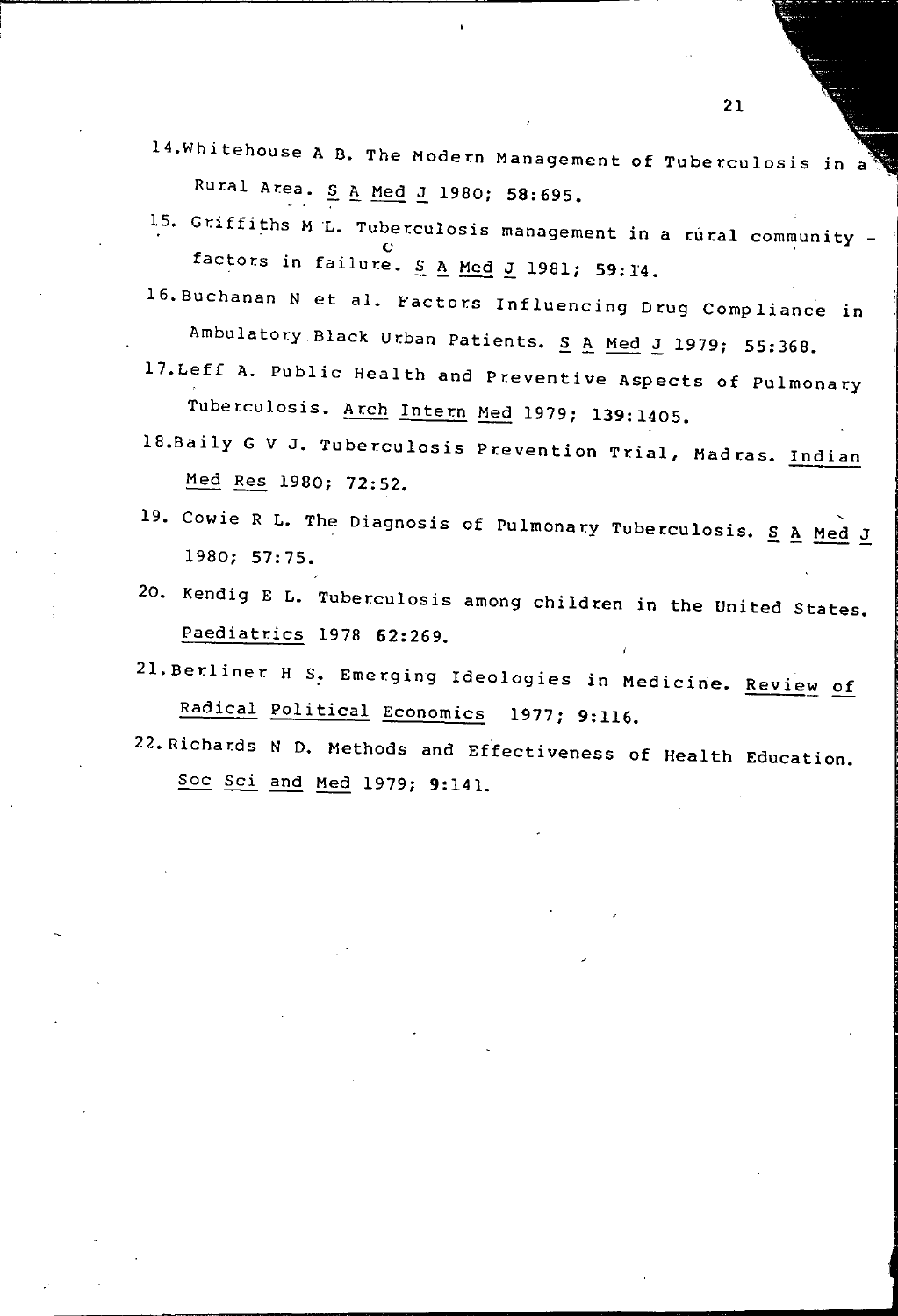| TABLE I. TB NOTIFICATION BY RACE FOR 1982,<br>c<br>INCLUDING THE INDEPENDENT HOMELANDS (IH) |        |
|---------------------------------------------------------------------------------------------|--------|
| Whites                                                                                      | 626    |
| Coloureds                                                                                   | 10 422 |
| Asians 7                                                                                    | 556    |
| <b>Blacks</b><br><b>RSA</b>                                                                 | 40 578 |
| IH's                                                                                        | 9 678  |
| Total                                                                                       | 50 257 |
| TOTAL                                                                                       | 61 980 |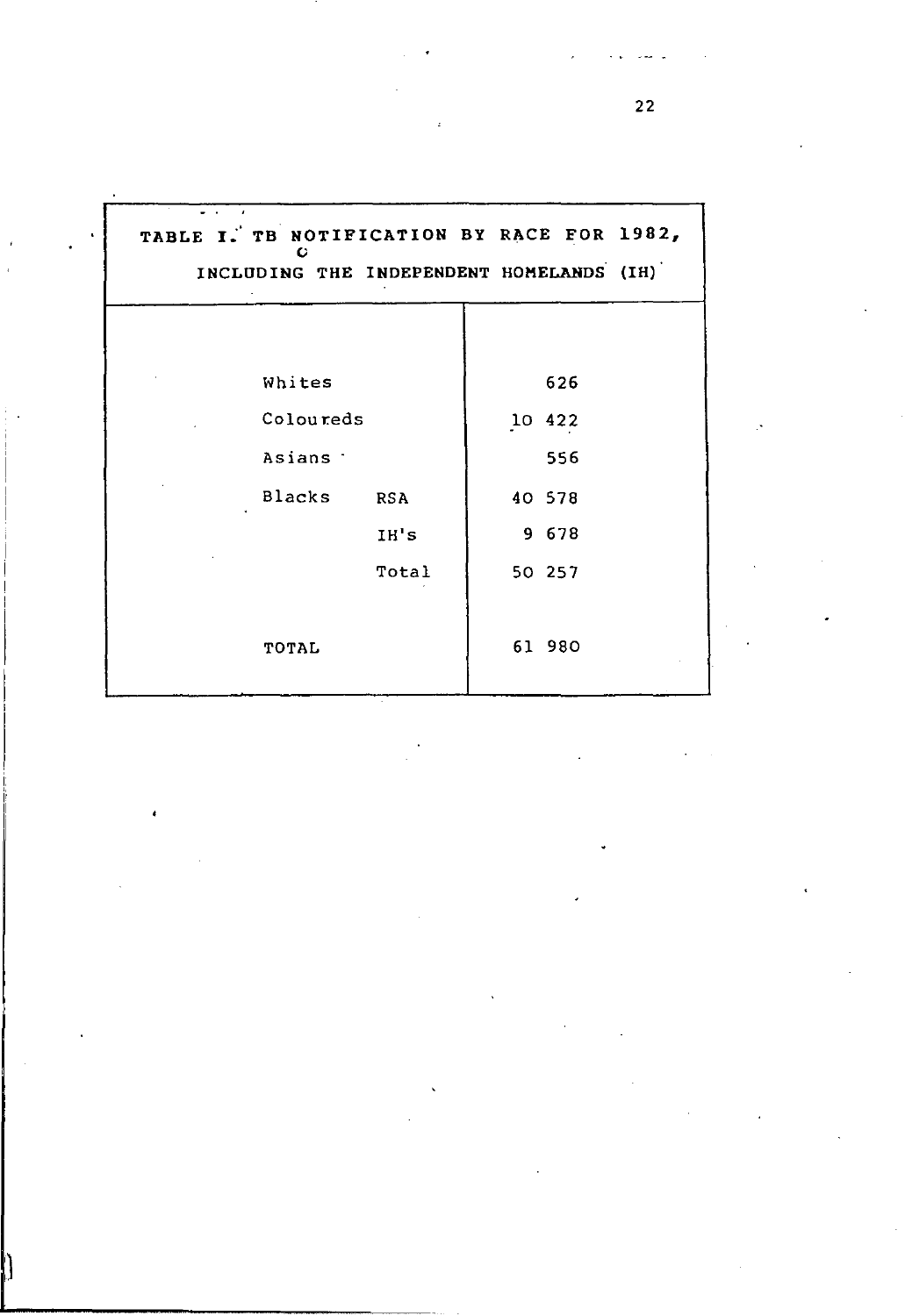#### **TABLE II. NATIONAL TB CONTROL PROGRAMME(3)**   $\mathcal{L}^{\mathcal{L}}$

The control measures of the Department of Health and Welfare, in order of priority, are:

1.Tuberculosis Health Education.

*This is* aimed at involving the community in

a) supervised ambulatory treatment.

b) case finding.

c) improvement of socio-economic conditions.

2. Supervised Therapy.

i.e.supervised, short course, ambulatory treatment with full community involvement and participation.

3.Case finding.

a) active (i.e. authorities seek out cases)

Mass minature X-ray and tuberculin campaigns are recommended only in selected cases. Bacteriological screening is recommended in remote areas.

b) passive (i.e. the patient seeks treatment)

This is considered the most important method of case finding.

4.BCG vaccination.

All children must be immunized before 6 months of age.

~. **.\_-----------\_ ..........**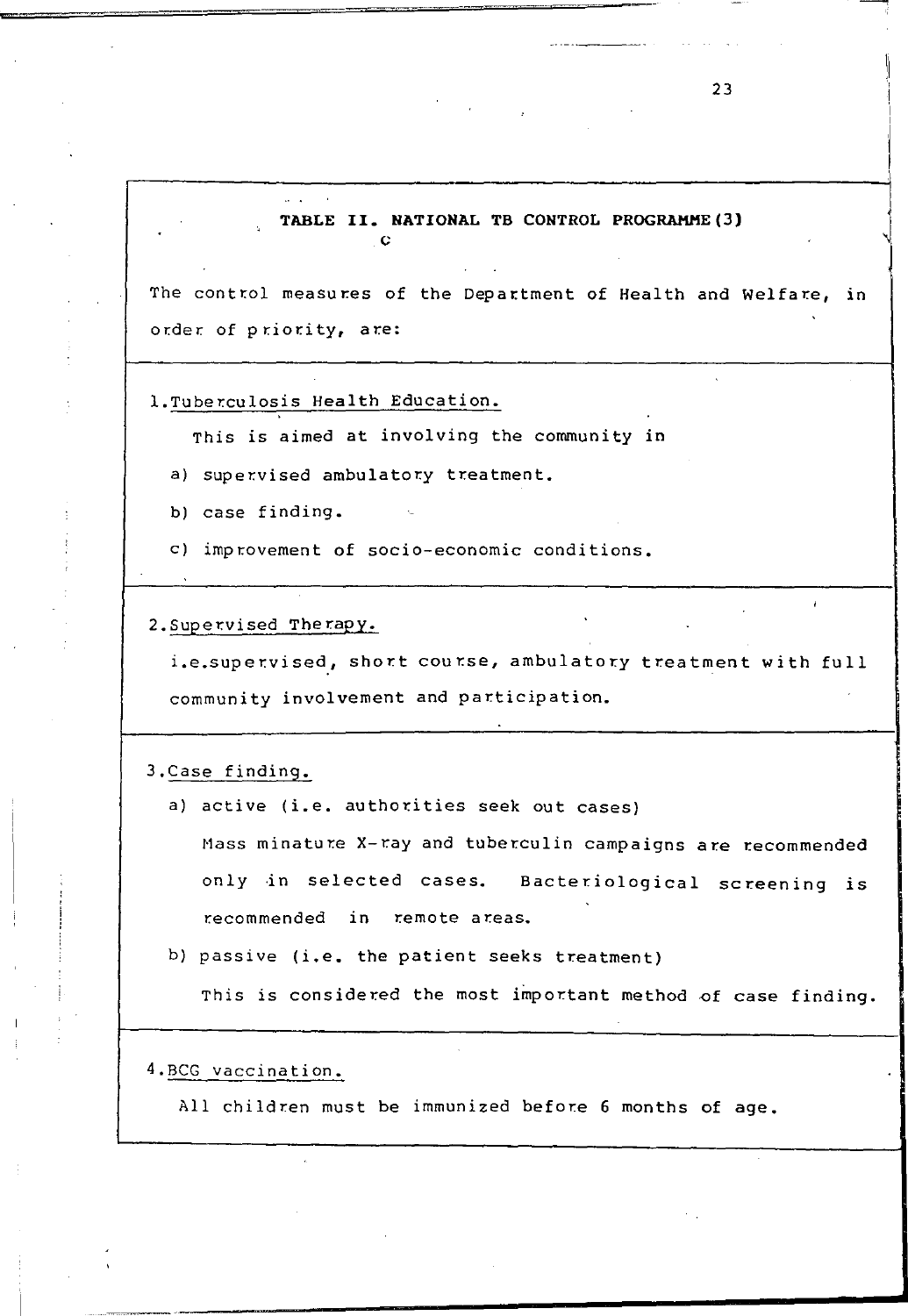TABLE III: TB TREATMENT SCHEDULES (November 1979) Recommended by the Department of Health

Schedule 1

Isoniazid X 6 months

Streptomycin  $X$  4-6 months

Rifampicin X 6 months

Pyrazinamide X 2-3 months

Schedule 2

Isoniazid X 6 months Rifampicin X 6 months Ethambutol X 6 months pyr.azinamide X 2 months

Schedule 3

Isoniazid X 9-12 months Streptomycin X 6 months Ethambutol X 9-12 months Pyrazinamide X 6 months

Schedule 4(Intermittent therapy 2-3X/week) Isoniazid X 6 months Streptomycin X 6 months Rifampicin X 6 months pyrazinamide X 6 months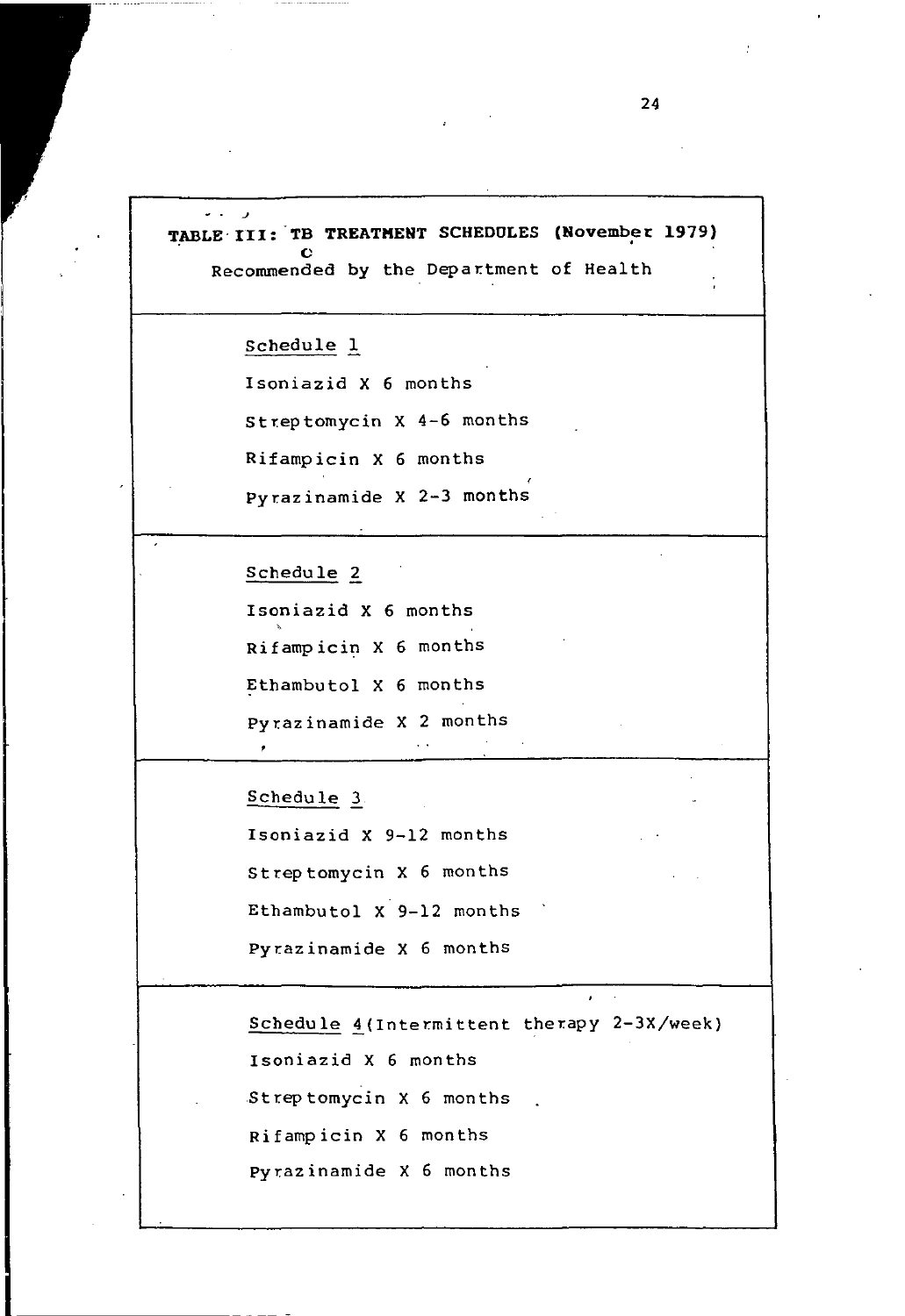# TABLE<sup> $'$ </sup> IV. PROTECTION OBTAINED IN EIGHT CONTROLLED TRIALS· OF BCG VACCINATION AGAINST  $\star$

77 7

 $\cdot$  .

TUBERCULOSIS (15)

| Trial and subjects                       | Intake  | Duration   | s.       |
|------------------------------------------|---------|------------|----------|
|                                          | period  | of observ. | p rotect |
|                                          |         | (yr)       |          |
| N. American Indians:                     |         |            |          |
| (1 to 18 yr age)                         | 1935/38 | $9 - 11$   | 80       |
| Chicago: infants                         | 1937/48 | $12 - 23$  | 75       |
| Georgia: school children                 |         |            |          |
| (6 to 17 yr age)                         | 1947    | 20         | Nil      |
| Puerto Rico: general population          |         |            |          |
| (below 20 yr age)                        | 1949/51 | $5 - 7$    | 31       |
| Georgia and Alabama: general             |         |            |          |
| population (5 yr age & above)            | 1950    | 14         | 14       |
| Great Britain: school children           |         |            |          |
| $(14 \text{ to } 15.1/2 \text{ yr age})$ | 1950/52 | 15         | 78       |
| Madanapalle, south India: general        |         |            |          |
| population (all ages)                    | 1950/55 | $9 - 14$   | 30       |
| Chingleput, south India: general         |         |            |          |
| population (all ages)                    | 1968/71 | 7          | Nil      |
|                                          |         |            |          |